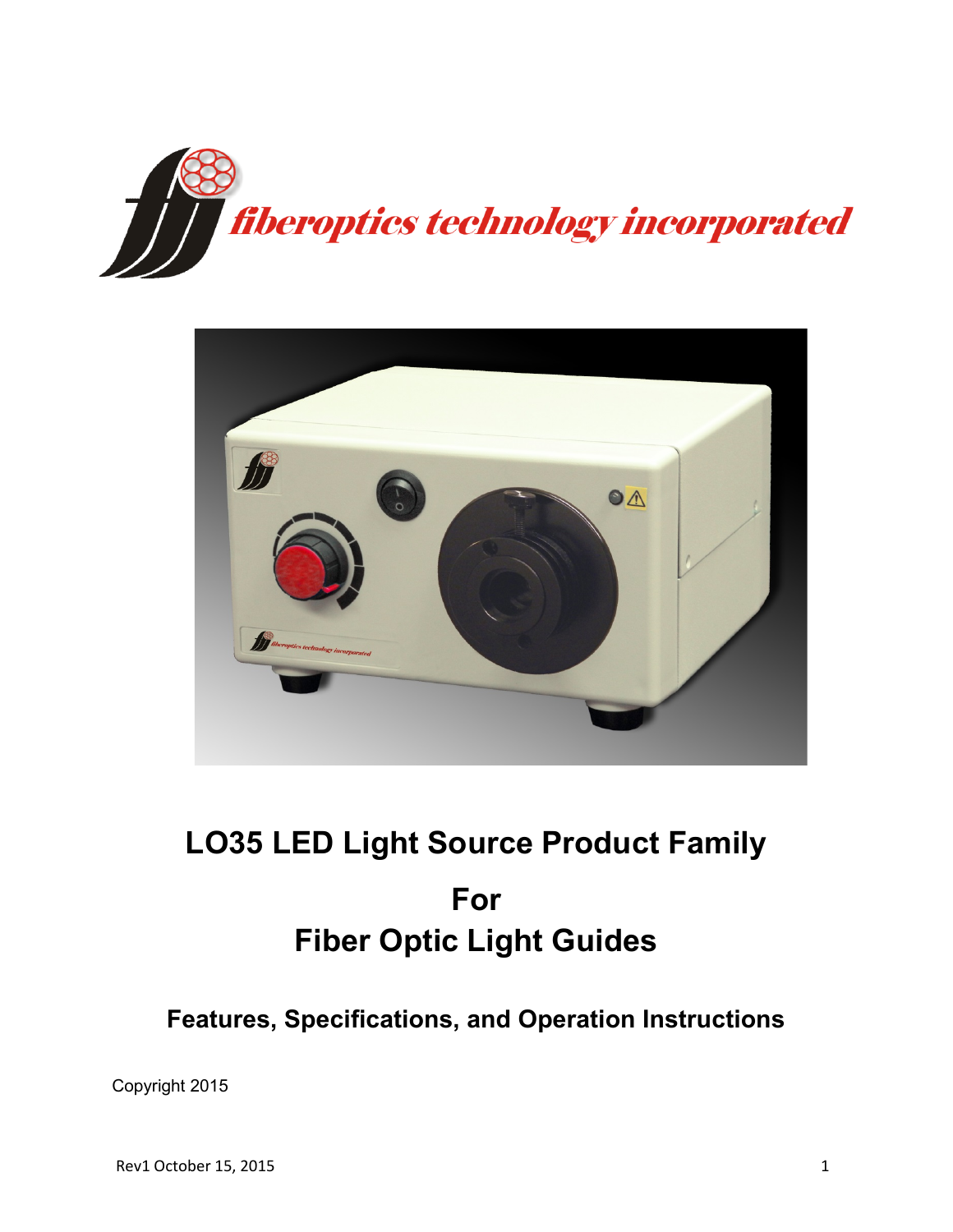## **LO35 LED Light Source Product Family For Fiber Optic Light Guides**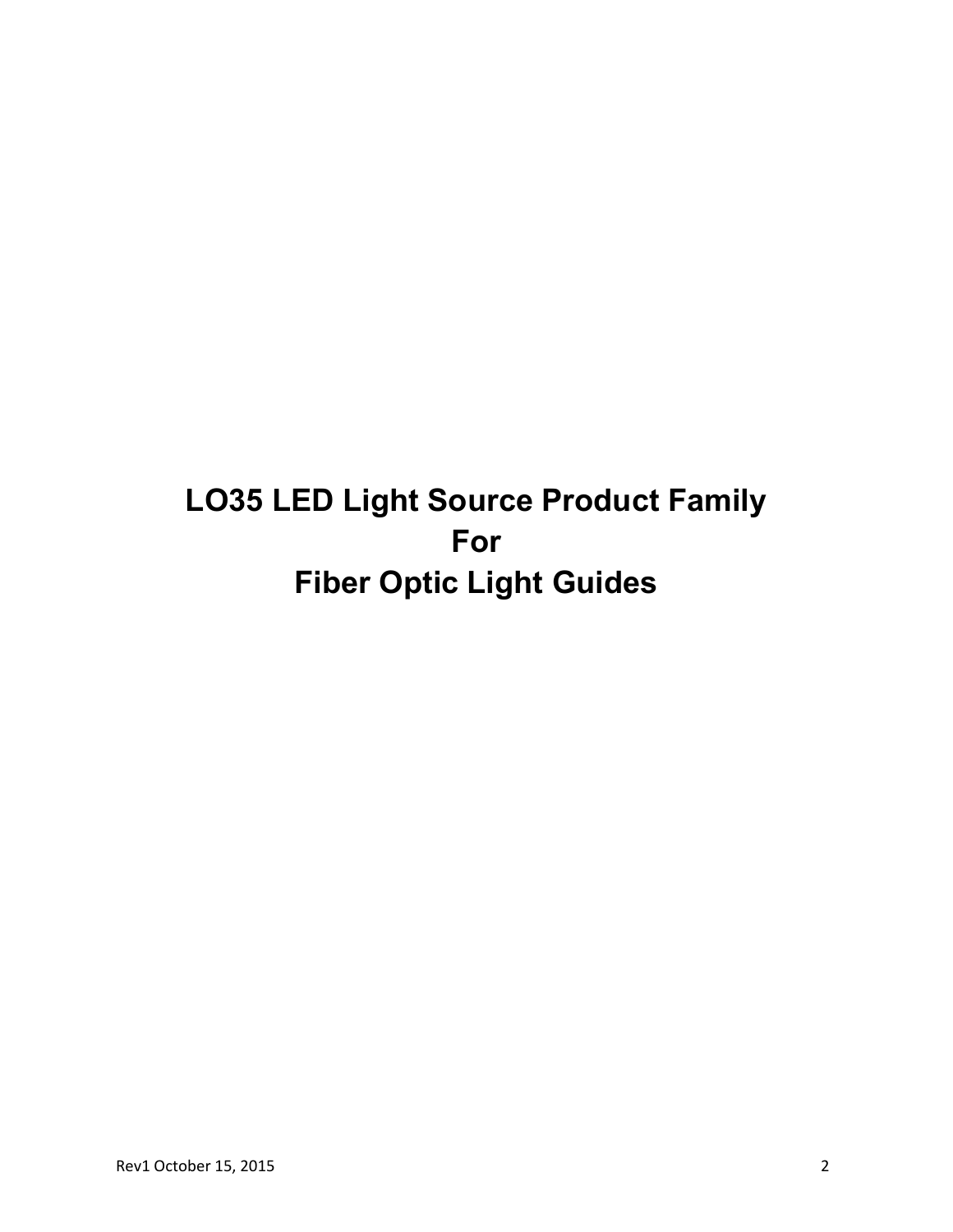## **Table of Contents**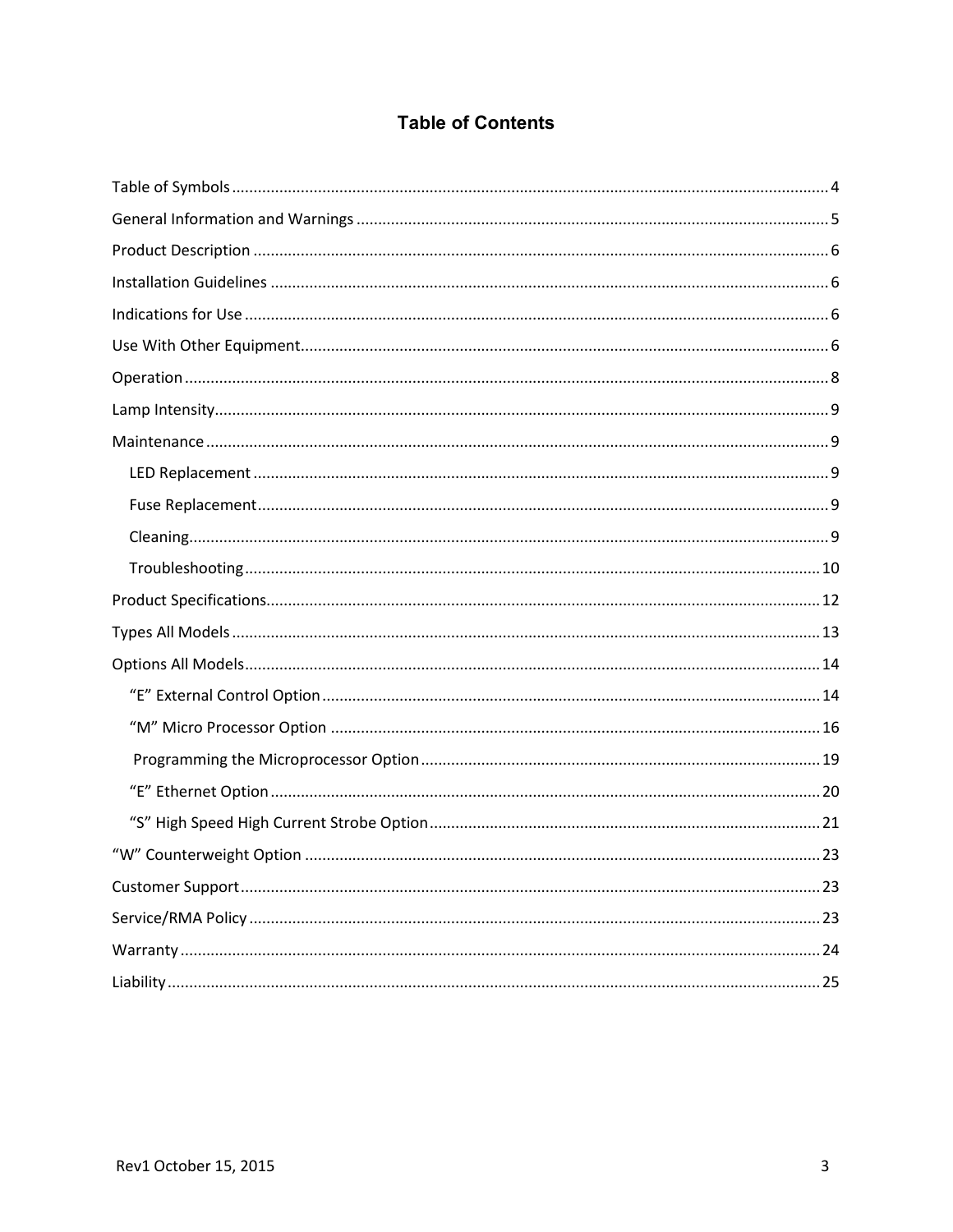## <span id="page-3-0"></span>**Table of Symbols**

| $\epsilon$ | <b>CE Mark</b>                  |   | <b>Alternating Current</b>     |
|------------|---------------------------------|---|--------------------------------|
|            | Warning refer to user<br>manual |   | Type BF                        |
|            | Off                             |   | Intensity                      |
|            | ON                              | Ť | Refer to user<br>documentation |
|            | <b>ETL Mark</b>                 |   | <b>Catalog Number</b>          |
|            | Fuse                            |   | <b>Serial Number</b>           |
|            | <b>WEEE</b> mark                |   | Manufactured by                |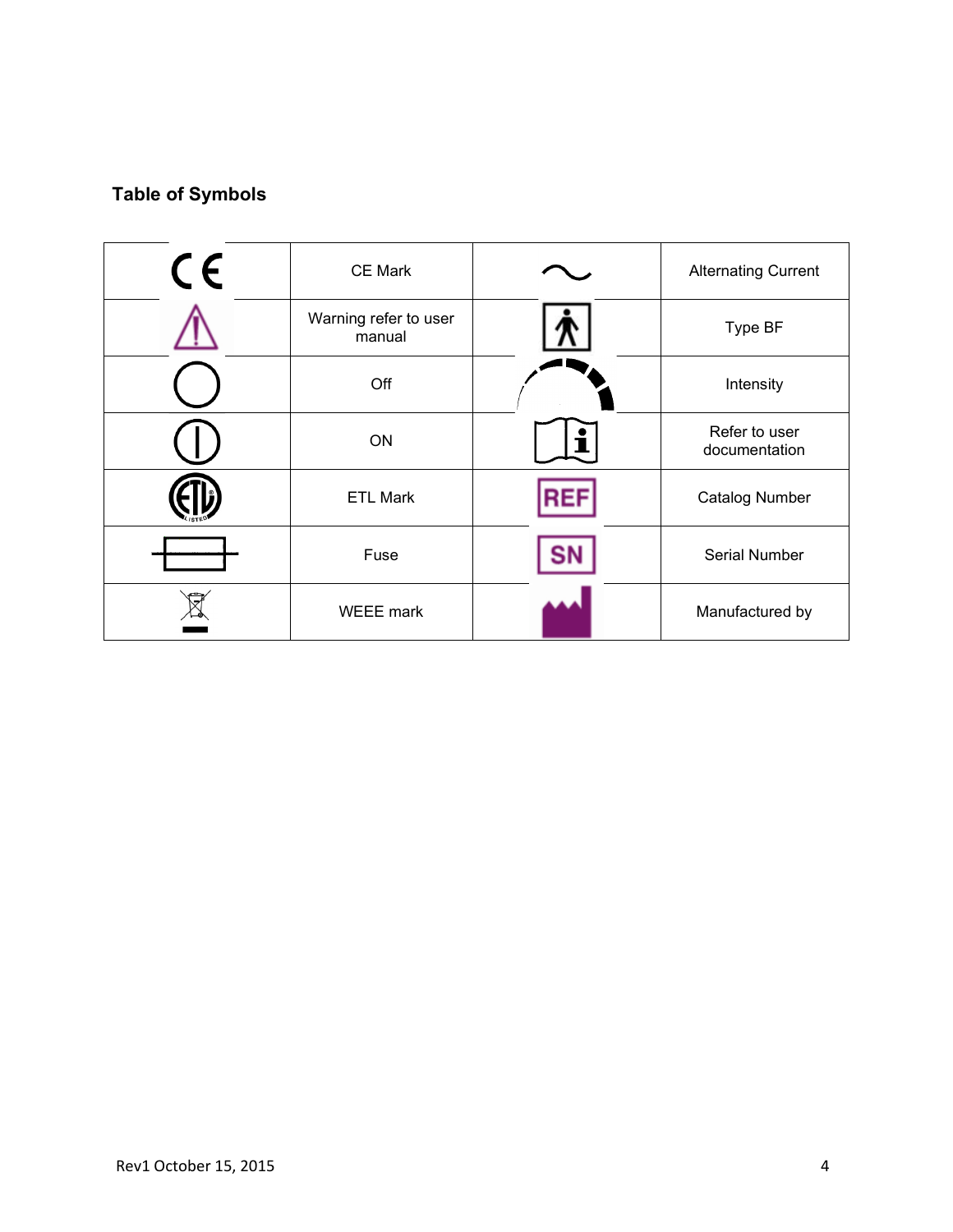#### <span id="page-4-0"></span>**General Information and Warnings**

#### **FTI Customer Service Department North America 1 Quasset Road Pomfret, CT 06258 USA 800.433.5248 toll-free within US and Canada +001 860.928.0443 International Monday - Friday 8AM - 5PM EST USA +001 860.928.7665 Facsimile E-mail: info@fiberoptix.com**

The FTI light source has been engineered with safety as a priority. However, the user is cautioned to observe the following:

- 1. Read and follow all instructions in this manual.
- 2. Never look directly at the light port when the unit is on; your eyesight may be compromised.
- 3. Take care removing fiber optic components or handling the light source; some surfaces may be hot.
- 4. Do not use this unit near water or in an area with excessive moisture.
- 5. Do not operate this unit without a fiber optic cable inserted in the port; the unit is powerful enough to burn skin if within contact of the opening.
- 6. Do not place flammable materials near the unit.
- 7. Do not defeat the safety purpose of the 3-prong ground plug. Use only the approved power cord supplied with the unit. Route cord so it will not be pinched, severed or walked upon.
- 8. Do not defeat the purpose of the fuse. Replace only with the fuse type described in the manual and as marked on the unit.
- 9. Do not remove the cover. High voltage is present internally. Tampering with the electronics will void the warranty.
- 10. Keep all safety and operating instructions for future reference.
- 11. Do not block ventilation openings on this unit. Do not impede airflow.
- 12. If you wish to clean the unit, disconnect the power and use only standard detergent type cleaners; do not use solvents or petroleum distillates. Never "spill" liquid on the unit. Allow the unit to cool before cleaning.
- 13. Do not service the unit beyond what is described in this manual. Attempting repair of electronic or logic circuits without prior written approval of FTI will void the warranty. Should the light source fail at any time, return it to an authorized FTI service center.
- 14. For a Return Material Authorization, contact the FTI Customer Service department @ 800.433.5248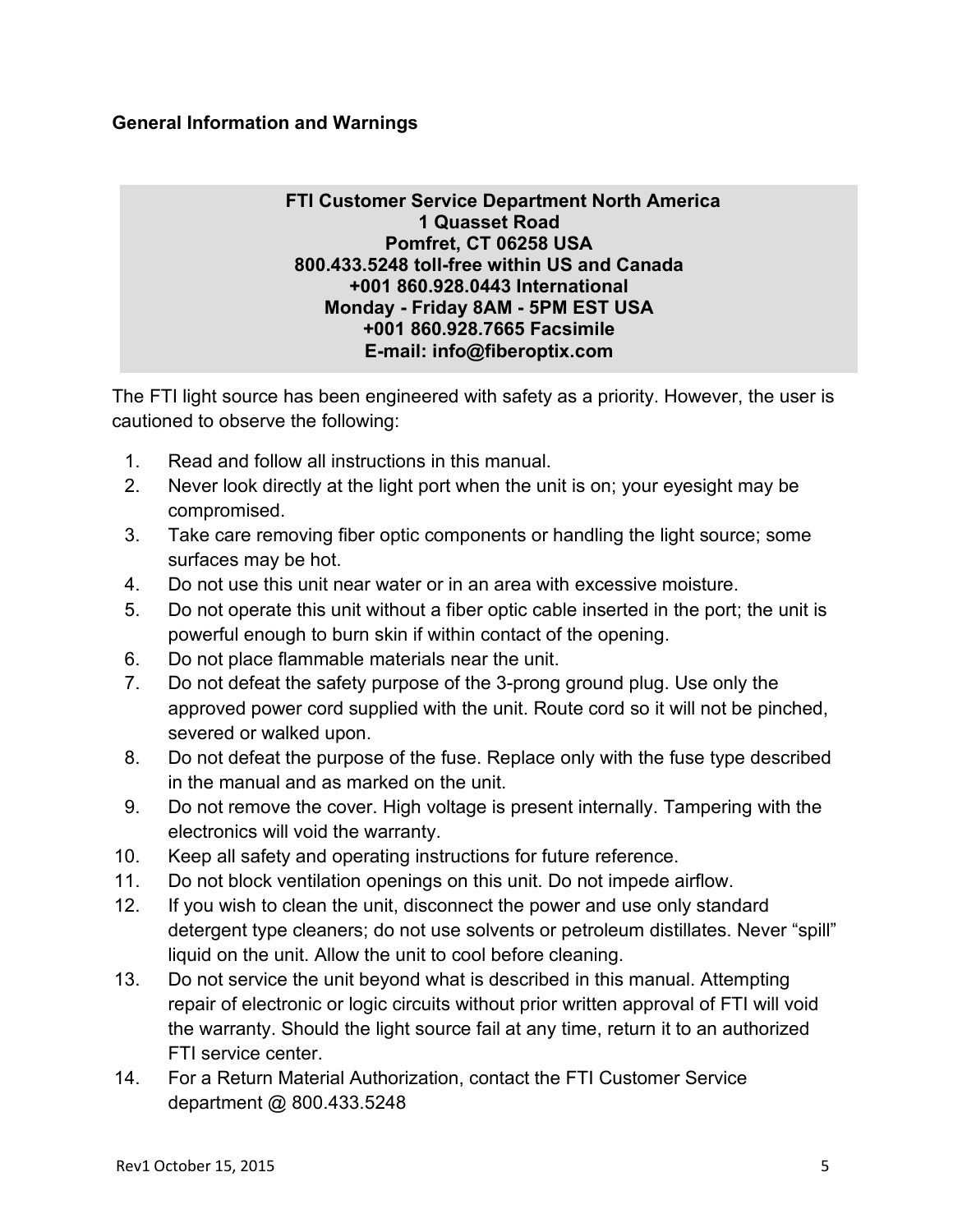#### <span id="page-5-0"></span>**Product Description**

The FTI light source family was designed to be backward compatible with previous FTI fiber optic accessories. Furthermore, with the proper adapter, the light sources can accept all major brands of fiber optic components. The FTI light source product family consists of three models LO35N9 having a 9A maximum drive level FTI PN FTIII24015, LO35F15 having a 15Amaximum drive level FTI PN FTIII24016, and LO35T22 having a 22A maximum drive level FTI PN FTIII24017.This manual applies to all three models including all types and options. Switch mode operation is employed throughout the design for high efficiency low temperature operation.

**Please Note:** The FTI LED Light Source product family uses a unique light guide adapter configuration. Use only FTI supplied adapters.

## <span id="page-5-1"></span>**Installation Guidelines**

To insure proper operation of the light source, the following conditions must be met:

Minimum Clearance

| ∣ Rear          | Sides and Top   |
|-----------------|-----------------|
| $1.5$ " (37 mm) | $.5"$ (12.5 mm) |

- 1. Do not block any air vents.
- 2. Proper ventilation must be provided at all times. Failure to do so may cause intermittent operation and/or failure of the electronics.
- 3. Avoid areas of excessive vibration.
- 4. **CAUTION:** Dust accumulation will restrict air flow which can damage the unit. **(See Cleaning Section for recommendations)**

#### <span id="page-5-2"></span>**Indications for Use**

The units of the FTI light source product family are intended to provide white light to an accessory fiber optic light guide.

## <span id="page-5-3"></span>**Use With Other Equipment**

Any equipment connected to a light source must be certified to IEC/ISO standards appropriate to the equipment and application.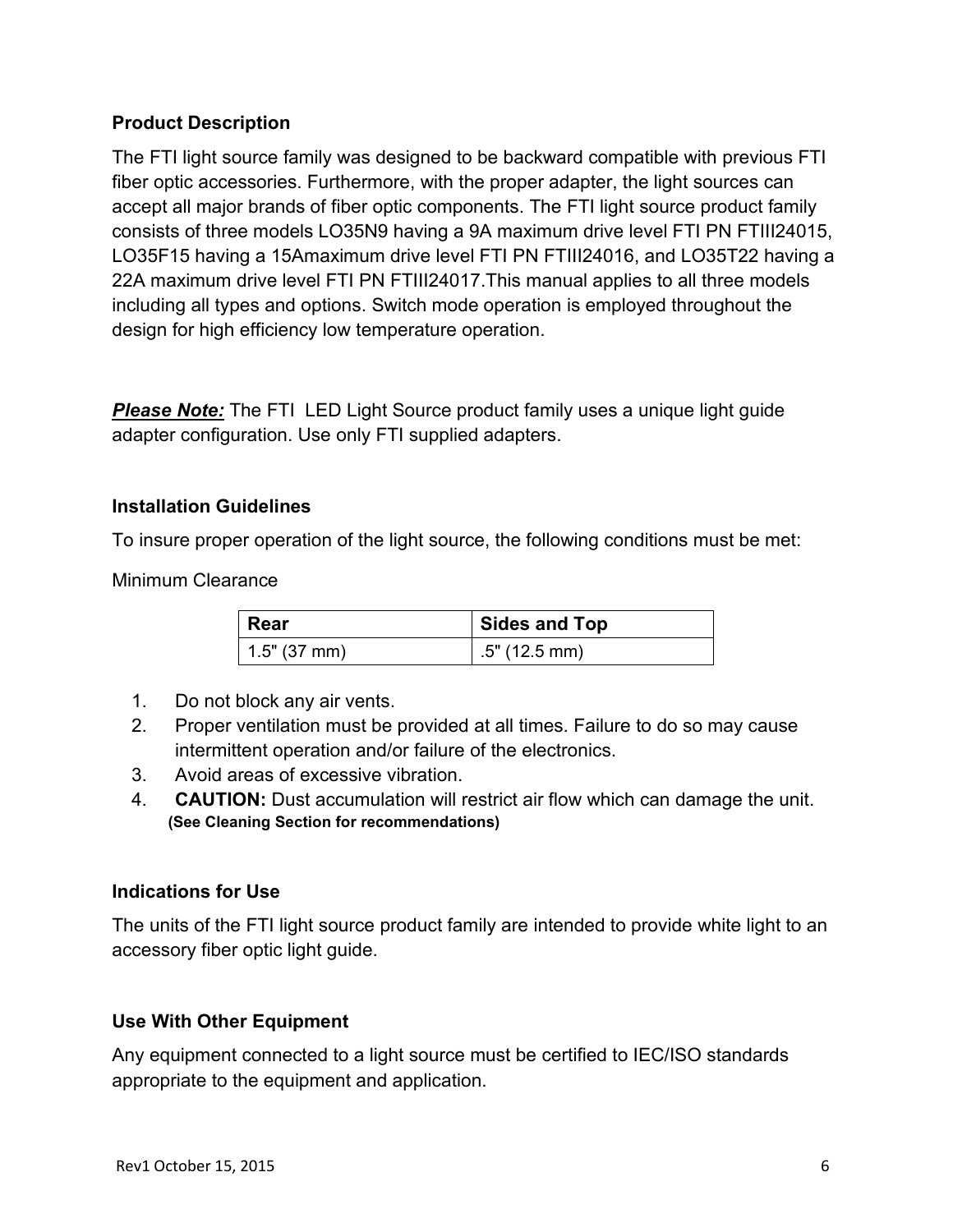The user must not compromise the performance and safety requirements of the light source when used with, or near other equipment. The light source shall not be immediately adjacent to, beneath, or above other electrical equipment.

All electrical equipment generates and receives electromagnetic and radio frequency interference (RFI) from other equipment. Use of the light source near other equipment may adversely affect the function of the light source or other equipment. It is the user's responsibility to verify using the light source with or near other equipment will not adversely affect the performance of either unit.

Use of portable or other Radio Frequency (RF) telecommunications equipment may affect the performance of the light source.

Use only FTI supplied components and/or cables with the light source. Use of other components and/or cables may adversely affect electrical emissions or immunity.

Do not use the turret as an off gate for the light, turret damage will occur. Only leave it at a detent position (port in line with the source of light).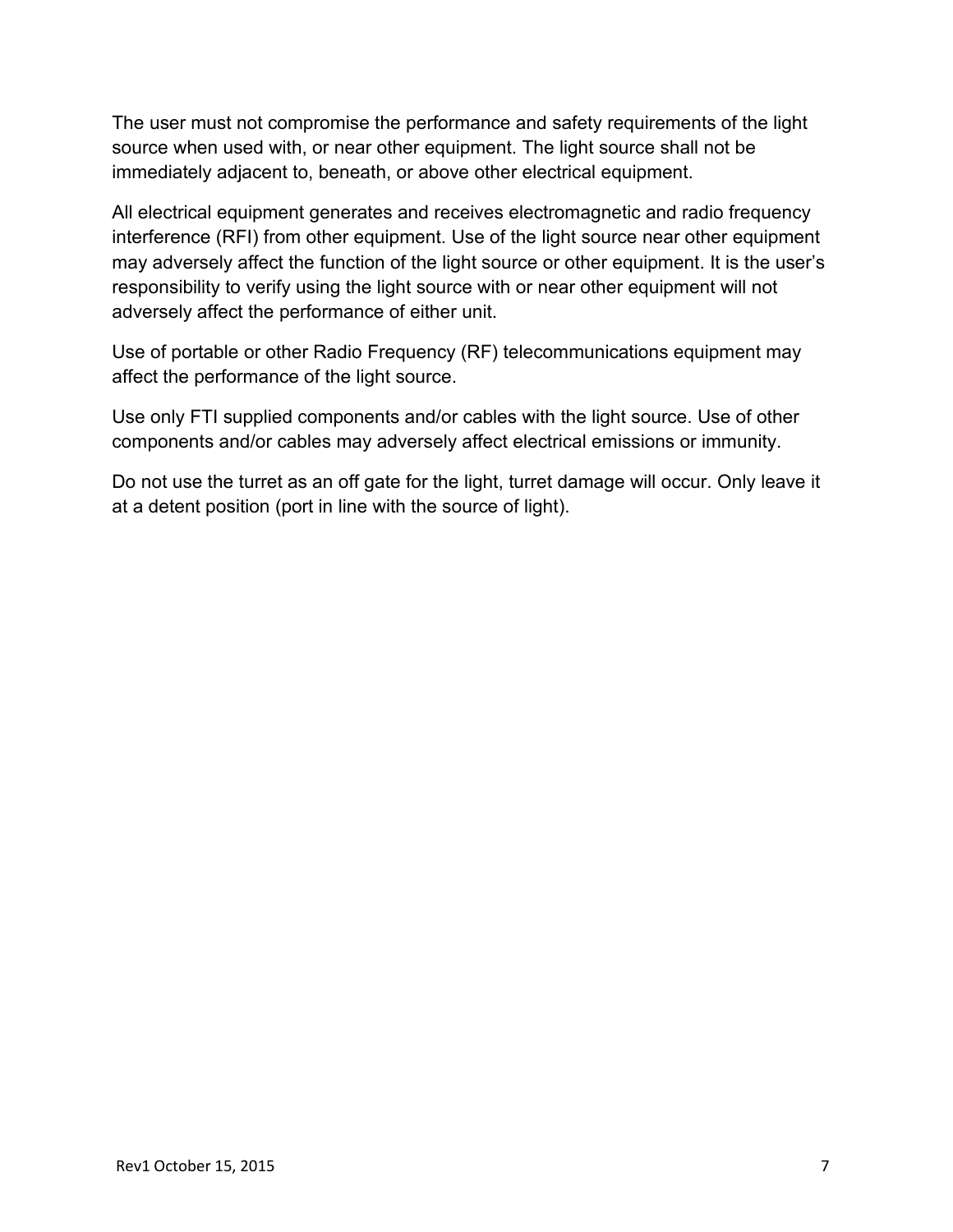## <span id="page-7-0"></span>**Operation**

The light source unit can be used around the world, operating with line voltages in the range 100 to 240 VAC and 50 or 60 cycle operation.

- 1. Make sure the power switch (2) on the front panel is in the "off" position.
- 2. Plug the power cord into the power connector (D) in the rear of the light source.
- 3. Plug the other end into an AC power source.
- 4. Inspect the optical element (5) to verify the element is clean. Clean per maintenance instructions if necessary.
- 5. Insert the appropriate adapter into the bezel, aligning the through-hole in the adapter with the thumbscrew in the top of the bezel. Tighten the screw to capture the adapter, but not too far as to obstruct the opening for the fiber optic component.
- 6. Insert the selected fiber optic component.
- 7. Make sure the captive thumbscrew on the bezel goes through the adapter and locks the input of the fiber optic component in place.
- 8. Toggle the power switch (2) to the "ON" position.
- 9. Adjust the light intensity with the intensity control knob (3) to desired setting.
- 10.To turn the unit off, toggle the power switch to the "OFF" position.
	- Note: After turning unit off, wait 6 seconds before turning it back on.



- A. Ethernet Option for Micro Option Connector Position B. External Option DB25
	- Connector Position -
	- C. Fan
	- D. Power Connector
	- E. Fuse Drawer

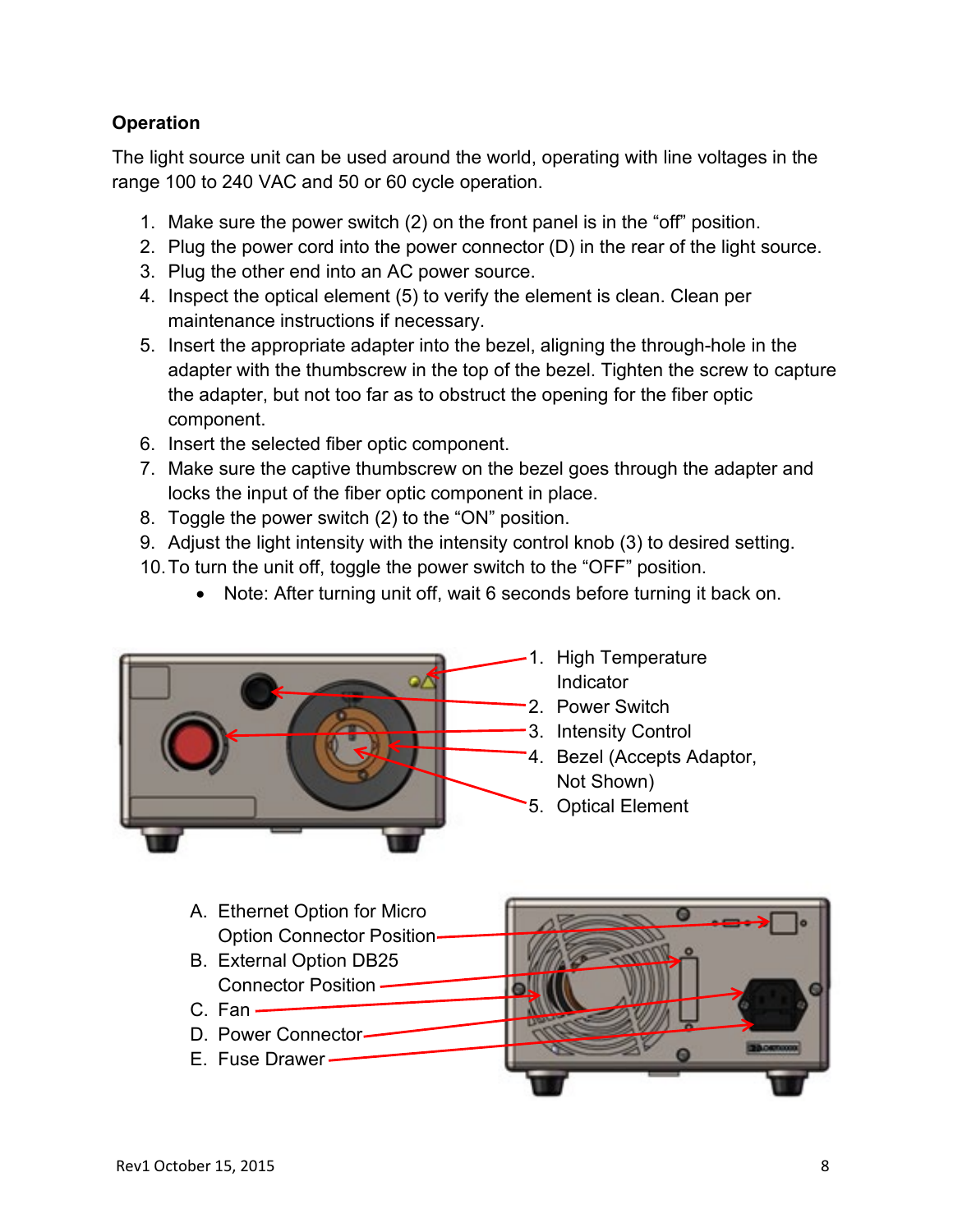#### <span id="page-8-0"></span>**Lamp Intensity**

Just like halogen lamps, LEDs degrade over their lifetime, most by an average of 15%. However, Halogen lamps degrading 15% over 200 hours (Halogen lamp life expectancy), LEDs will degrade 15% over 50,000 hours (LED life expectancy), with the intensity change over time barely noticeable.

Furthermore, LED arrays are not created equal. As proven by independent research, LED arrays, like their Halogen counterpart, may vary +/- 20% in maximum intensity, depending on the batch.

Additionally, color temperature can vary from unit to unit. This is considered normal, and is the result of the manufacturing process for LED "chips".

FTI LEDs are bin selected for color temperature and power, and should not vary by more than 5%.

Finally, heat plays a critical role in LED power and life. Make sure all vents are free from obstruction. Make sure the fan is running, and the unit is not in a restrictive enclosure. If the LED gets too hot, you could experience a dramatic decline in output, and the unit's temperature monitor may disrupt power to the lamp. Power will return to the LED once it has cooled down to safe levels.

#### <span id="page-8-2"></span><span id="page-8-1"></span>**Maintenance**

#### **LED Replacement**

These chip arrays should last, on average, 50,000 hours. If a chip requires replacement, contact the factory for service.

#### <span id="page-8-3"></span>**Fuse Replacement**

Under normal use, the fuse should not require replacement. The purpose of the fuse is to protect the electronics from failure due to inrush. Should it become necessary to change the fuse, replace the same type (2Amp/Fast Blow for 9Amp Unit or 3Amp/Fast Blow For 15A, 21Amp Units) to insure long life and best performance.

#### <span id="page-8-4"></span>**Cleaning**

The housing has a durable finish that should retain its original luster for many years. Cleaning the exposed areas with a commercial glass cleaner or common household detergent will help maintain the finish. Unplug and remove the power cord from the IEC connector on the back of the unit. Wipe the exposed areas of the housing with a soft cloth or paper towel moistened with general purpose cleaner.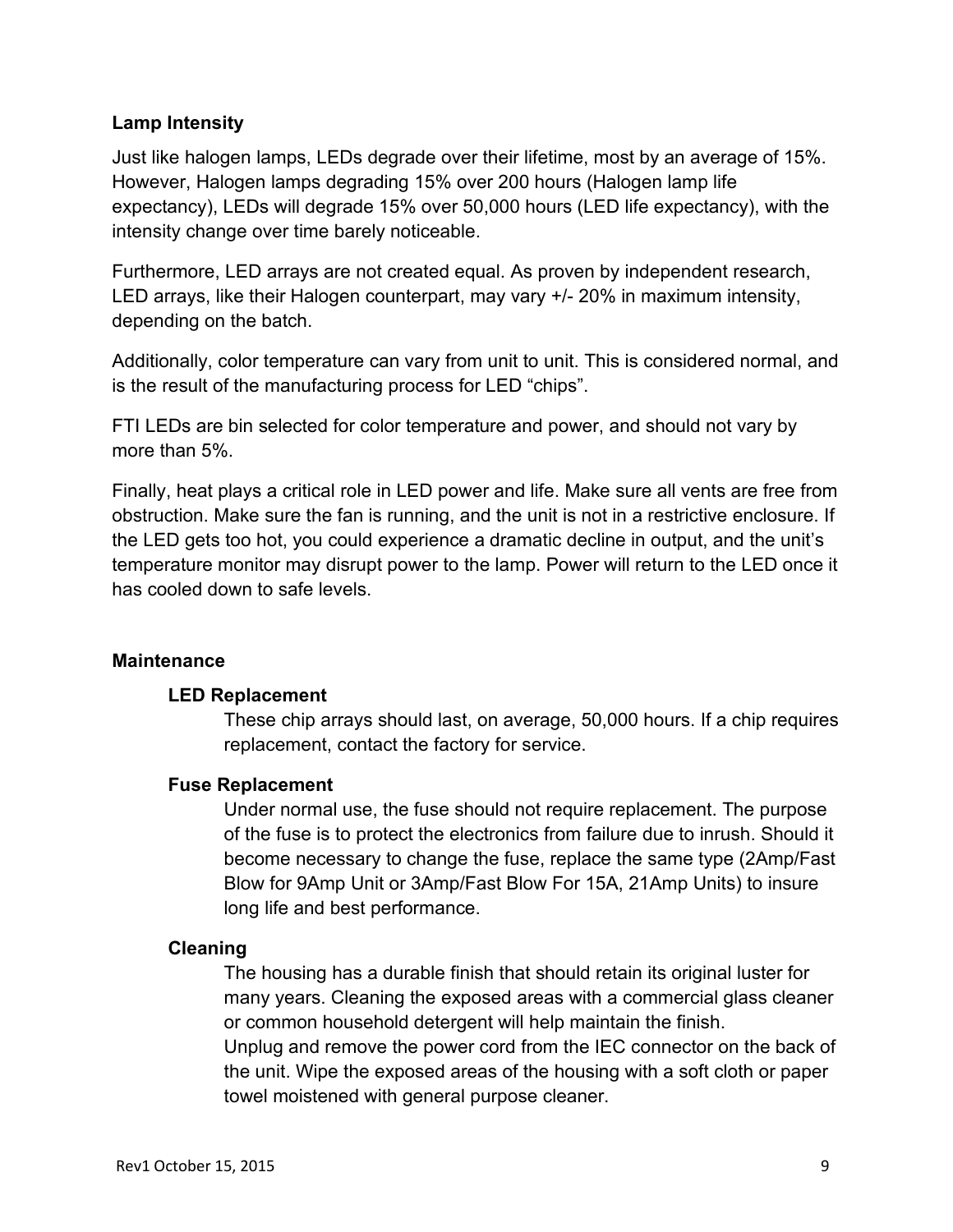**CAUTION:** Do not use excess water, treated cloth, harsh cleaning agents or sprays. Use cleaning fluid sparingly. If fluid spills into the interior, let the unit dry thoroughly before using.

Periodically, dust should be removed from the unit using a vacuum. Pay special attention to the air vents at the rear of the unit, and on the bottom of the chassis.

The optical element in the front light port should be inspected before use to verify there is no contamination. If contaminated, clean with soft cloth, or swab, and alcohol. Allow alcohol to dry completely before using light source.

Do not use the turret as an off gate for the light, turret damage will occur. Only leave it at a detent position (port in line with the source of light.

## <span id="page-9-0"></span>**Troubleshooting**

If you are unsuccessful at resolving the following conditions, contact FTI for a Return Material Authorization (RMA). Do not attempt to repair the light source. Tampering with the electronics will void the warranty.

#### **Fan operates, but unit has low light output.**

- The light source is running too hot. A thermal cutoff protects the circuitry from heat damage.
- Possible Causes
	- o Inadequate Air Flow
		- Check air intakes and exhaust areas for dust or dirt accumulation.
		- Make sure minimum clearances are maintained. (See installation guidelines for clearance information).
		- Move the light source to a cooler ventilated location. NEVER enclose the light source without adequate ventilation.
	- $\circ$  Fan Failure
		- Fan will be visible through rear vent. Verify fan is rotating.
		- If fan is not rotating, contact the manufacturer for servicing.

#### **Fan operates, light is not on.**

• The chip may have failed. Contact the manufacturer for servicing.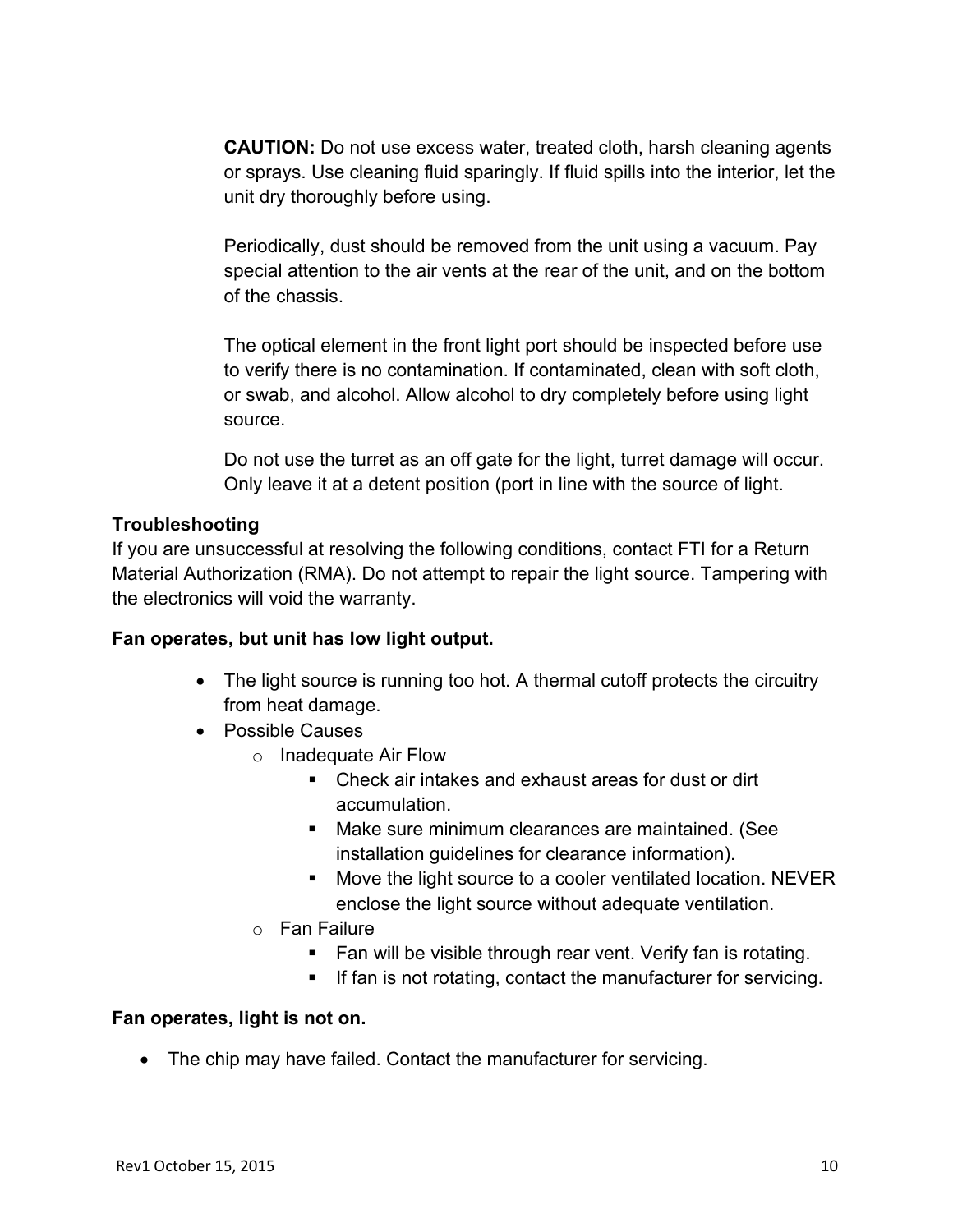#### **Fan does not operate, light is on.**

• The fan may have failed. Contact the manufacturer for servicing.

#### **Fan and light are not working.**

- Make sure the power cord is inserted completely into the IEC connector and also into the power source.
- Check the power switch. Make sure it is in the "ON" position.
- Check the power cord for damage.
- Check the fuse for continuity.
- Check the outlet for power.

#### **Light Pulses**

- If over temperature LED goes on when light is off, then an over temperature condition is occurring.
- If over temperature LED does not go on when the light is off, then an over current condition is occurring.

For over temperature check that the fan is operating and that there are no obstructions to the cooling airflow.

For overcurrent, reduce the intensity setting, unit may need high current trip point recalibration.

#### **Fiber input is burning.**

- Check the fiber type; it may be plastic and susceptible to burning. All standard FTI fiber optic light guides are made with glass fibers.
- Contamination on the fiber.
	- o Verify fiber face is clean.
- Contamination of the light source optical element.
	- o Verify optical element is clean.
- Light guide is damaged.
	- $\circ$  Replace light guide. FTI offers a repair service and replacement light guides. Contact FTI for more information.

Ask your light guide supplier about the epoxy used to manufacture the fiber optic input; some epoxy types cannot withstand the high photonic energy developed by this light source.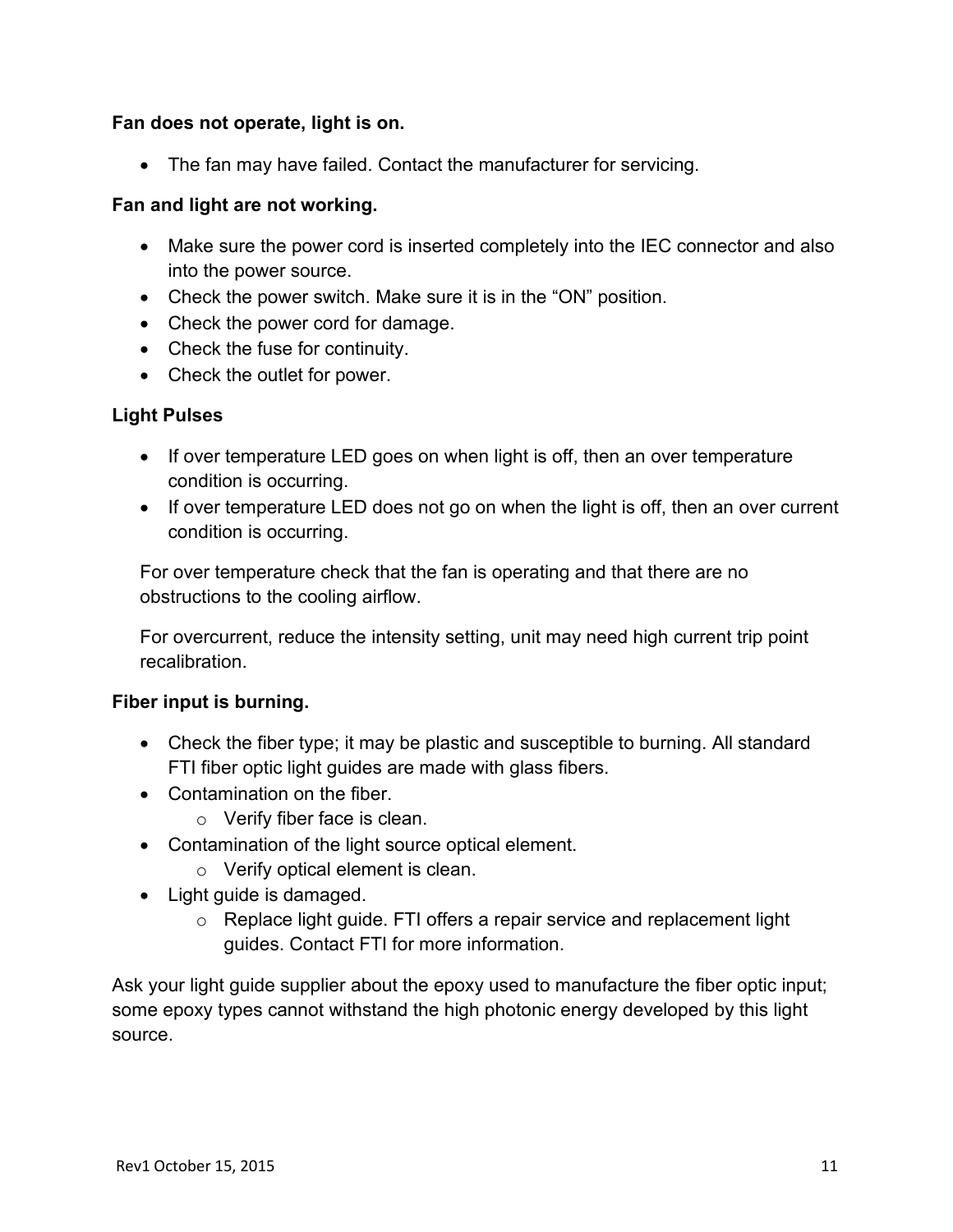#### <span id="page-11-0"></span>**Product Specifications**

Improvements may result in specification or feature changes without notice.

Family General Specifications

Physical Dimensions

| Overall Height:<br>Overall Width:<br>Overall Depth:<br>Unit Weight: | $5.0"$ $(121 \text{ mm})$<br>7.625" (205 mm)<br>$7.75"$ (219 mm)<br>5lbs. (3.3 Kg) including cord                   |
|---------------------------------------------------------------------|---------------------------------------------------------------------------------------------------------------------|
| <b>Adapter Receptacle:</b><br>Adapters:                             | $1"$ (25.4mm) OD.<br>FTI, Storz, ACMI, Wolf, Olympus, Pilling, Chiu,<br>Schott, Fostec, Dolan Jenner, Volpi, Others |
| <b>Power Requirements:</b>                                          | 100-240 VAC, 50/60Hz                                                                                                |
| Classification:<br><b>Electrical Safety:</b>                        | Class I<br>UL 153, UL 8750, CSA C22.2#12, CSA C22.2#250.13<br><b>CE</b>                                             |
| Lead Free Status / RoHS<br><b>Status</b>                            | <b>Lead Free, RoHS Compliant</b>                                                                                    |

Controls and indicators:

 Power Switch, Rocker Type (Front Panel) Over Temperature Indicator LED (Front Panel Intensity Control, 0% Full CCW, 100% Full CW

LO35N9 Specifications

LED Used: SBT-90 LED Drive Current: 9 Amps Power supply capacity:65W Power Consumption: 50 Watts Fuse (Rear Panel): 2A Type F Quick Blow

#### LO35F15 Specifications

LED Used: CBT-90 LED Drive Current: 15 Amps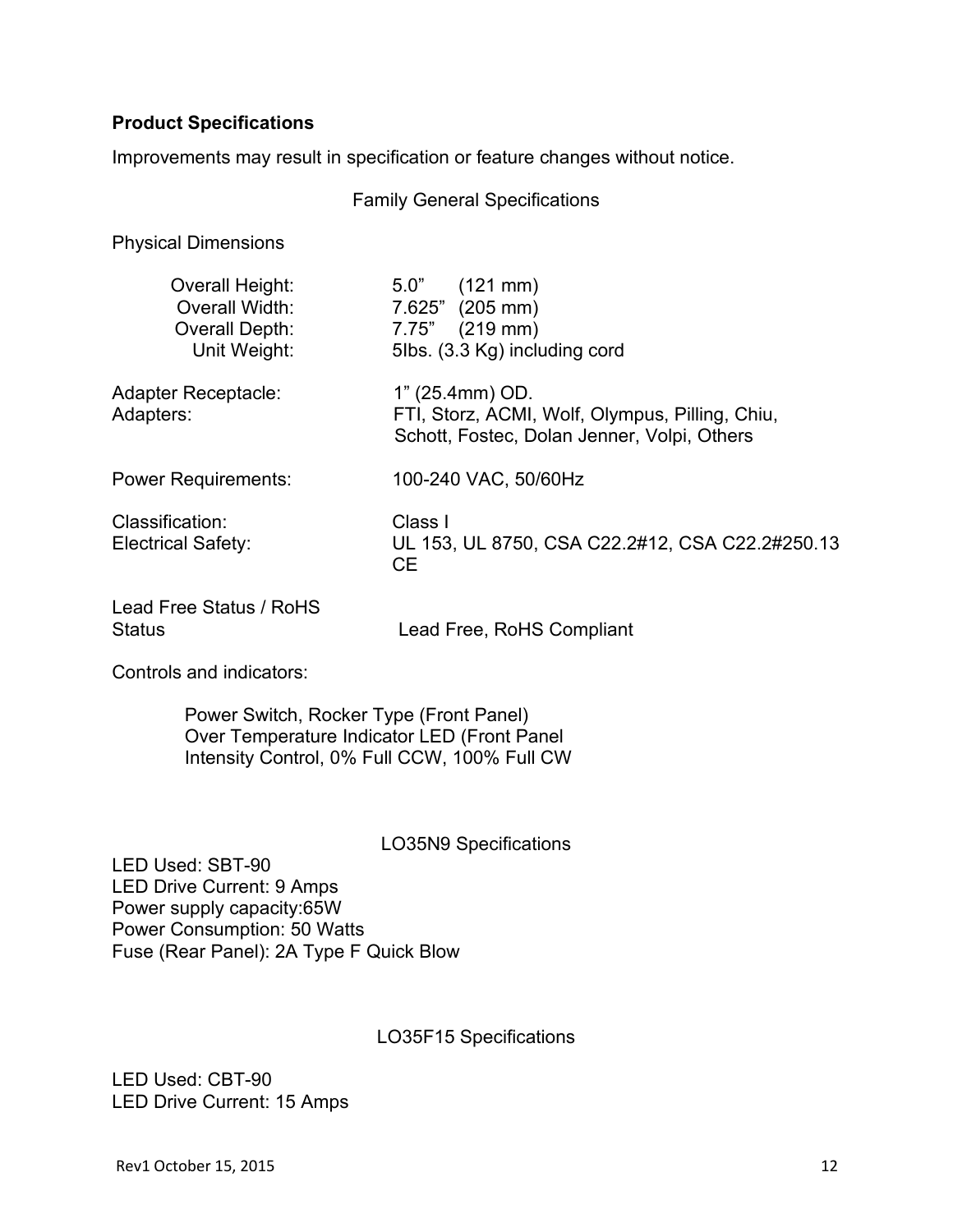Power supply capacity:100W Power Consumption: 75 Watts Fuse (Rear Panel): 3A Type F Quick Blow

#### LO35T22 Specifications

LED Used: CBT-140 LED Drive Current: 22 Amps Power supply capacity:100W Power Consumption: 95 Watts Fuse (Rear Panel): 3A Type F Quick Blow

Recommended Conditions

- Operating
	- o Temperature 5°C to 40°C
	- o Humidity 10% to 85% Relative Humidity, Non-Condensing
- Storage
	- o Temperature 5°C to 50°C
	- o Humidity 10% to 85% Relative Humidity, Non-Condensing

#### <span id="page-12-0"></span>**Types All Models**

Taper large end diameter "5" 5mm, "8" 8mm or "14" 14mm ("14" default)

This sets the maximum diameter light guide that can be fully driven.

Fixed port "F" or Turret "T" (F is default)

Fixed port allows choosing from a large selection of light guide adaptors, virtually any light guide being produced can be interfaced to. Turret allows selecting up to four different adaptors by simply rotating the turret 90 degrees (detent stop positions)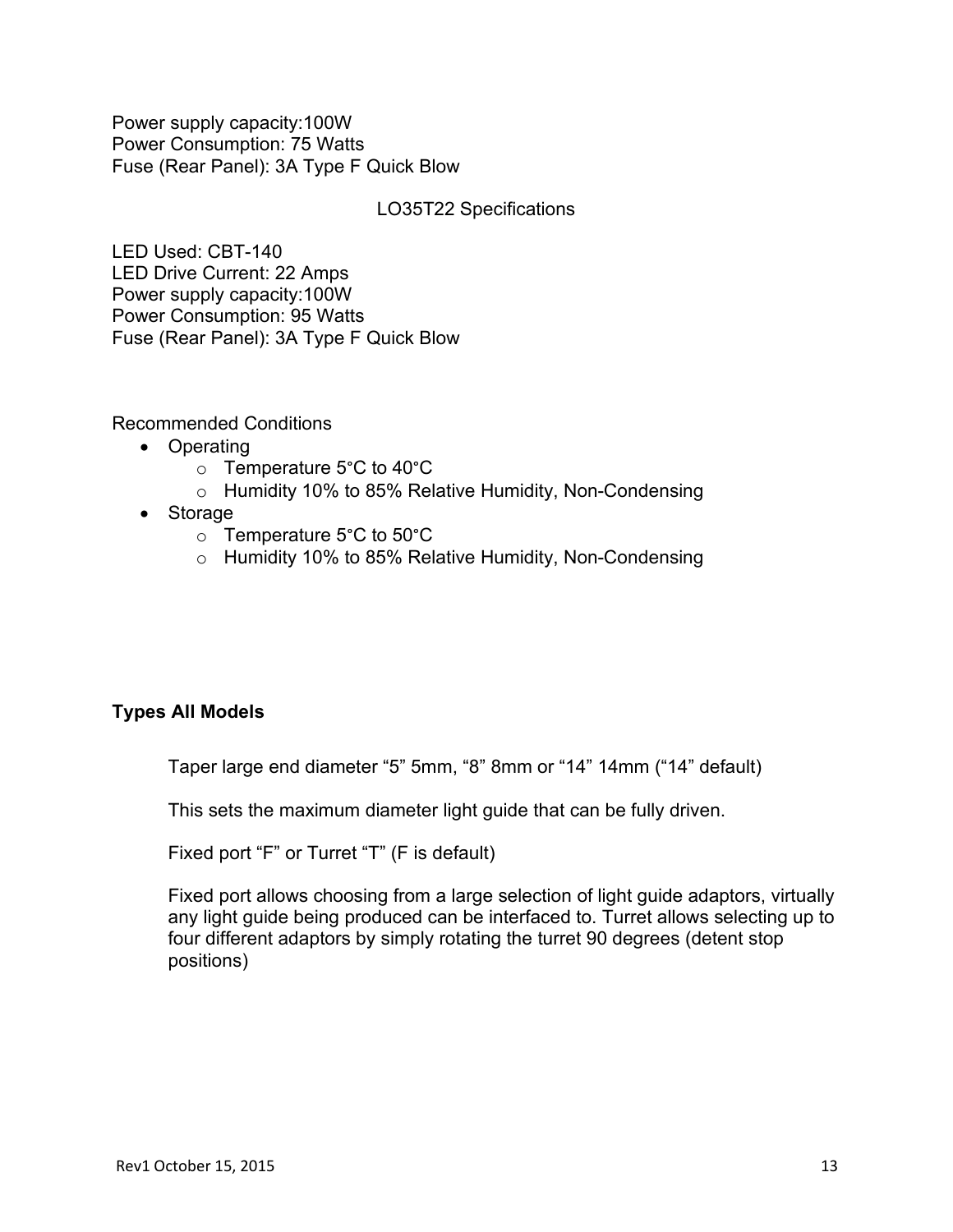#### <span id="page-13-0"></span>**Options All Models**

#### <span id="page-13-1"></span>**"E" External Control Option**

This option is provided by means of a DB-25 female connector that mounts to the rear panel of the unit. When installed into a basic unit the following signals are provided on the designated pins of the DB-25 connector.

Pin 13 External Intensity Ground: This is the ground pin for the external intensity signal.

Pin 25 External Intensity Signal Input: This is the external intensity input signal 0-+5 VDC is the working range, producing 0-100% light output respectively.

Pin 12 Internal Intensity Off Ground: This is the ground pin for the internal intensity off signal.

Pin 24 Internal Intensity Off Input: This turns the internal intensity off when tied to Internal Intensity Off Ground.

Pin 11 Disable / Slow Strobe Ground: This is the Ground pin for the Disable / Slow Strobe Ground Signal.

Pin 23 Disable / Slow Strobe Input: This shuts the light off when tied to the Disable / Slow Strobe Ground pin. This can be TTL, OC or Contact Switch. This can be strobed from ground to open / 5VDC for as short as 2ms (produces a 2ms light pulse at the current intensity setting).

Pin 10 Reference Voltage Ground: This is the reference voltage ground.

Pin 22 + 5.1 VDC Reference Voltage: This reference voltage is available at up to 5ma max. This would normally be used to excite an external intensity pot or provide a reference for voltage for a customer D/A to produce an external intensity signal.

Typical implementations and their function follow as Figure 1,2,3 Page 15. (These represent a small fraction of all possible implementations)

This option is provided completely wired to support the microprocessor option as well as the high speed, high power strobe option. Each of those options will describe the available signals and their functions in their corresponding sections.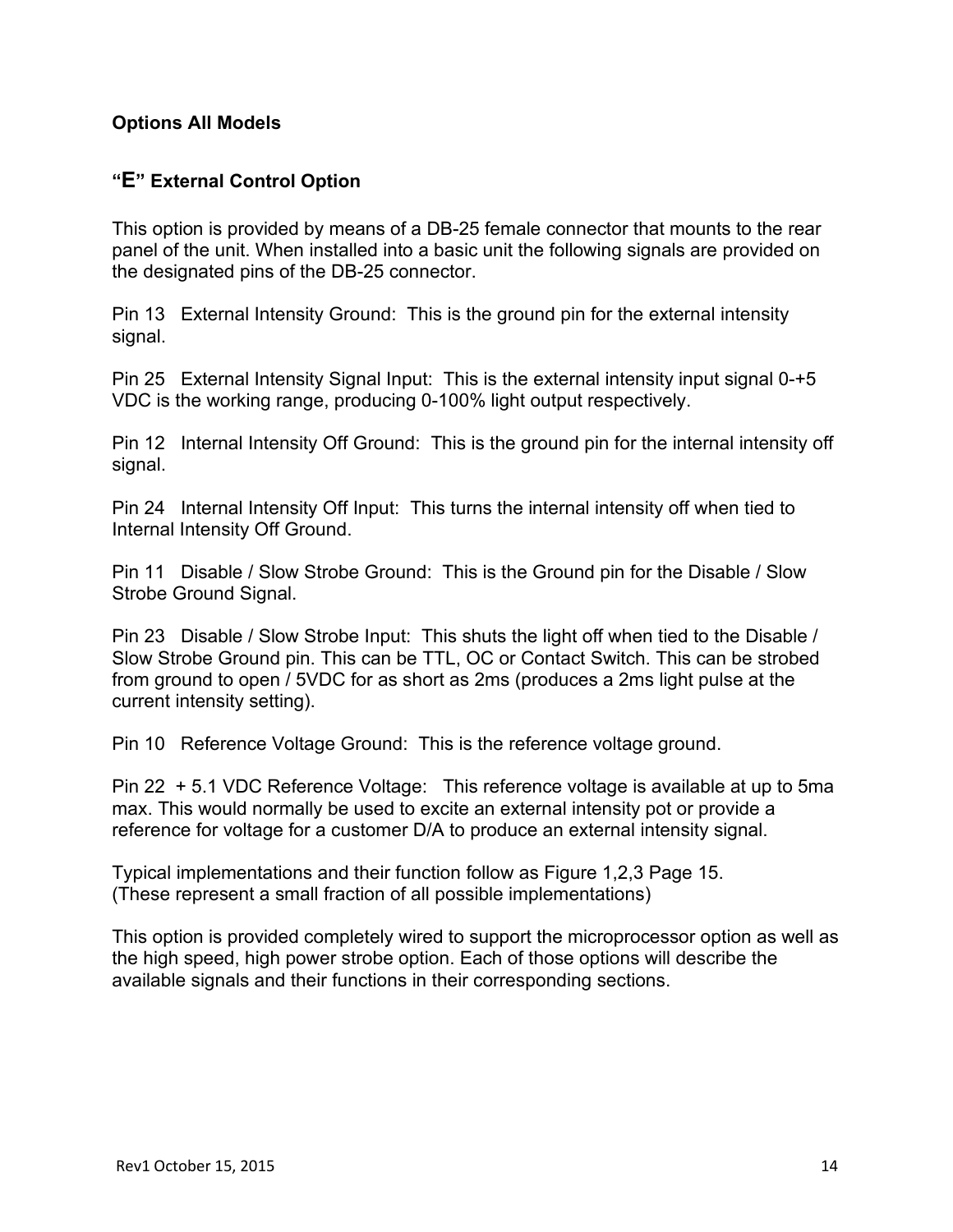







 **Figure 3**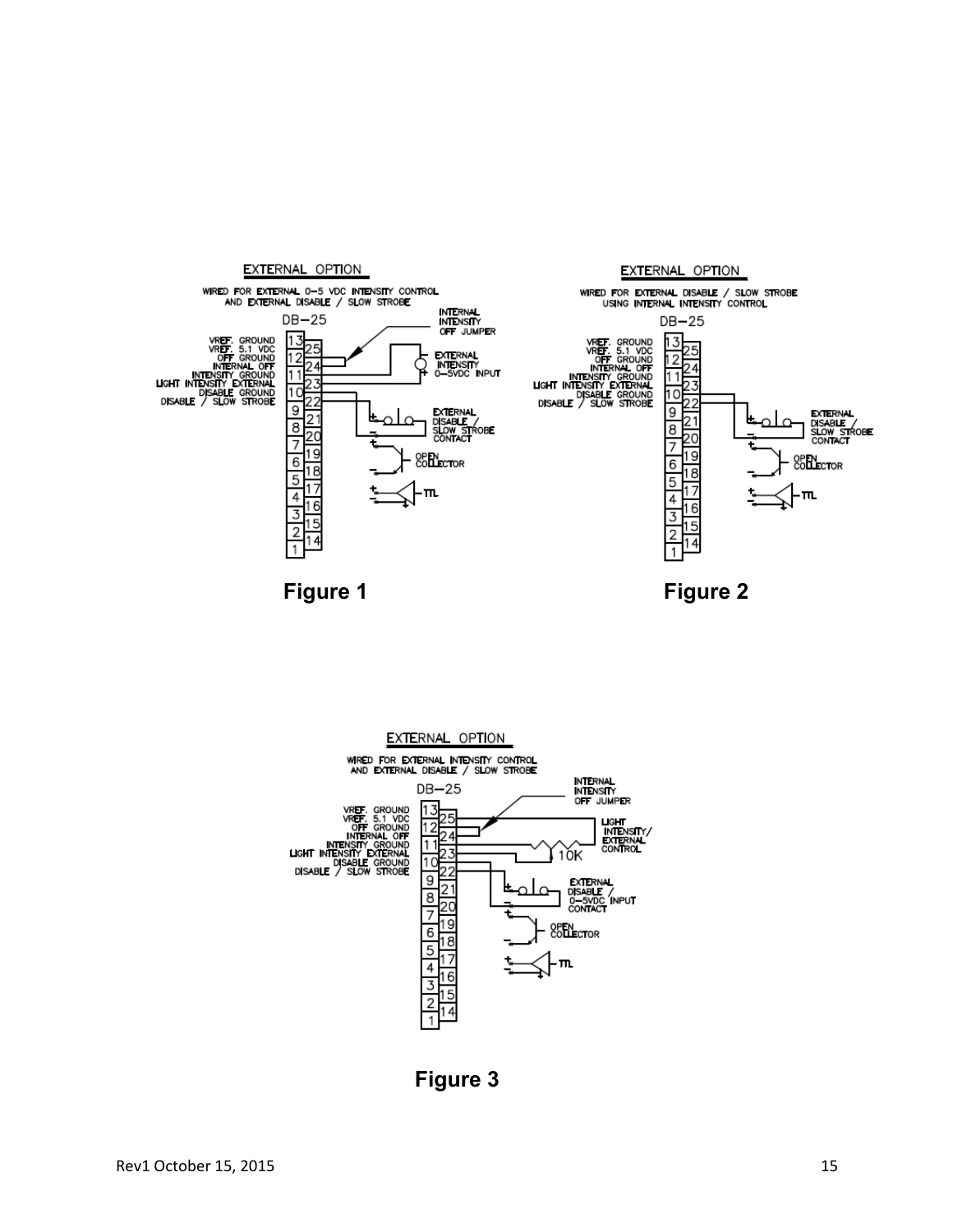#### <span id="page-15-0"></span>**"M" Micro Processor Option**

This option requires the external control option.

This option is provided by means of an additional circuit board module that is equipped with a microprocessor. The capabilities of the module are described in the following:

RS232 or RS485 communications are available, jumper selectable. Ethernet communications can be provided as an additional option to the Microprocessor option.

0 - +5 VDC intensity output, intensity can be set to a voltage via the communications link. This will produce a 0% - 100% intensity output.

Voltage reference input for providing a precise source for the intensity voltage output generator. +5.1 VDC typical as supplied by DB25 connector.

Slow strobe output for providing a timed slow strobe pulse based on a value set via the communications link. Pulse range is from 1- 65536 milliseconds.

High speed strobe output for providing a timed high speed strobe pulse based on a value set via the communications link. Pulse Range is from 0-1000 microseconds.

Logic strobe input to trigger the slow or high speed strobe events based on which one has been selected. This is a falling edge triggered signal.

The above signals are provided on pins of the external control option DB-25 pin connector. The pinouts and signals are defined in the following:

Pin 7 This is the high speed strobe output ground.

Pin 19 This is the high speed strobe output. A preset timed pulse duration is output when the logic strobe input is taken low / ground. (0-1000 microseconds)

Pin 6 This is the slow strobe output ground.

Pin 18 This is the slow speed strobe output. A preset timed pulse duration is output when the logic strobe input is taken low / ground. (0-65536 milliseconds)

Pin 5 This is the logic strobe input ground.

Pin 17 This is the logic strobe input, taking this low / ground will produce a high speed strobe output pulse or a slow speed strobe output pulse based on which one has been selected.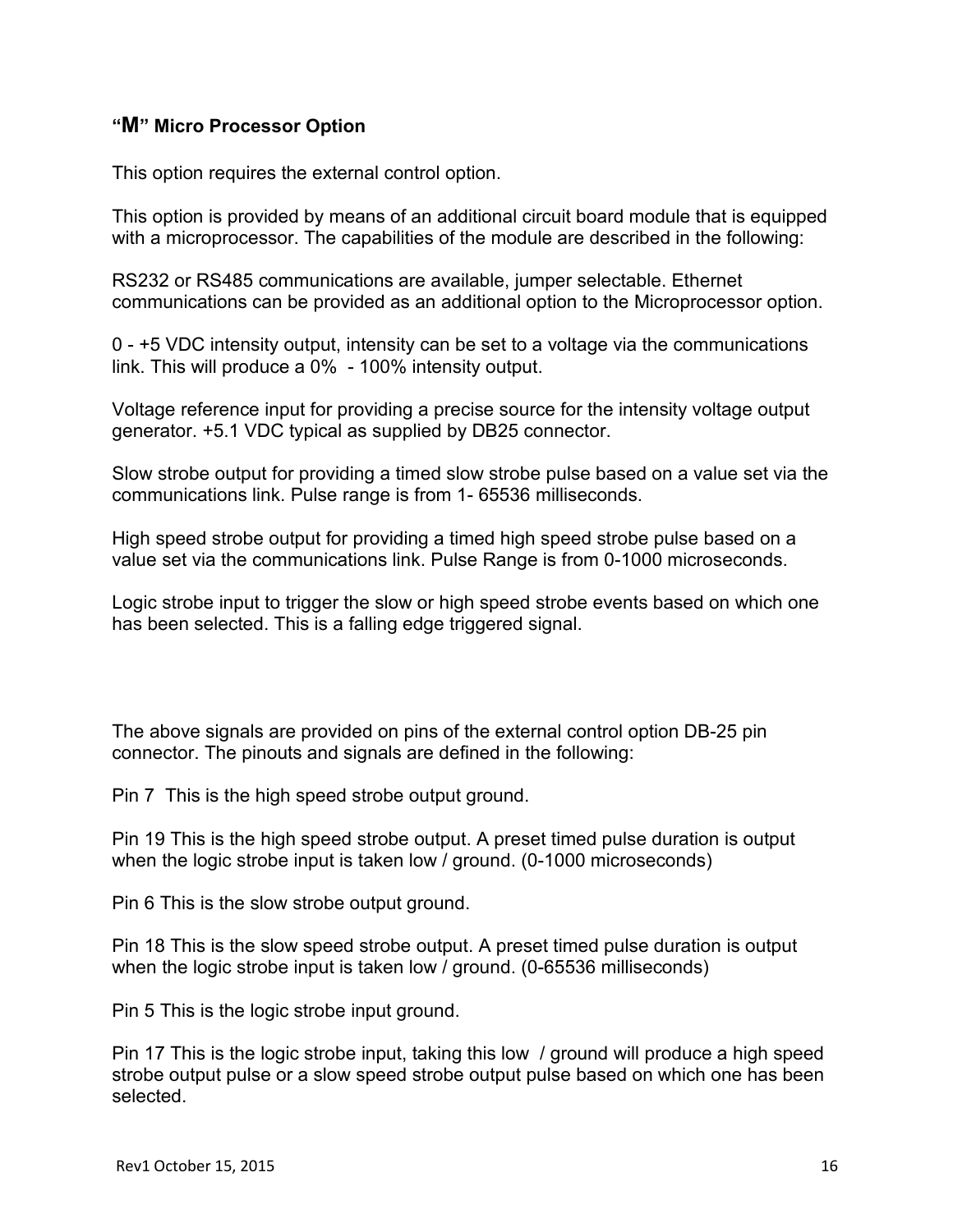Pin 4 This is the intensity output ground pin.

Pin 16 This is the intensity output pin used to provide a 0- 5 VDC output signal based a digital value transmitted over the communications link. (0%-100% intensity output range)

Pin 3 This is the voltage reference input ground pin.

Pin 15 This is the voltage reference input pin used by the intensity output voltage generator. Typical value is + 5.1VDC as supplied by the DB25 connector.

Pin 2 This is the RS232 or RS485 ground pin

Pin 14 This is the RS232 receive or RS485 Y/A pin.

Pin 1 This is the RS232 Transmit or RS485 Z/B pin.

Typical implementations and their function follow as Figure 4,5,6 Page 18. (These represent a small fraction of all possible implementations)

An inter-module bus allows sensing presence of high speed strobe option, sensing over temperature condition, overcurrent condition and shutting down the LED Driver. These conditions as well as other parameters and settings are reported back via the communications link.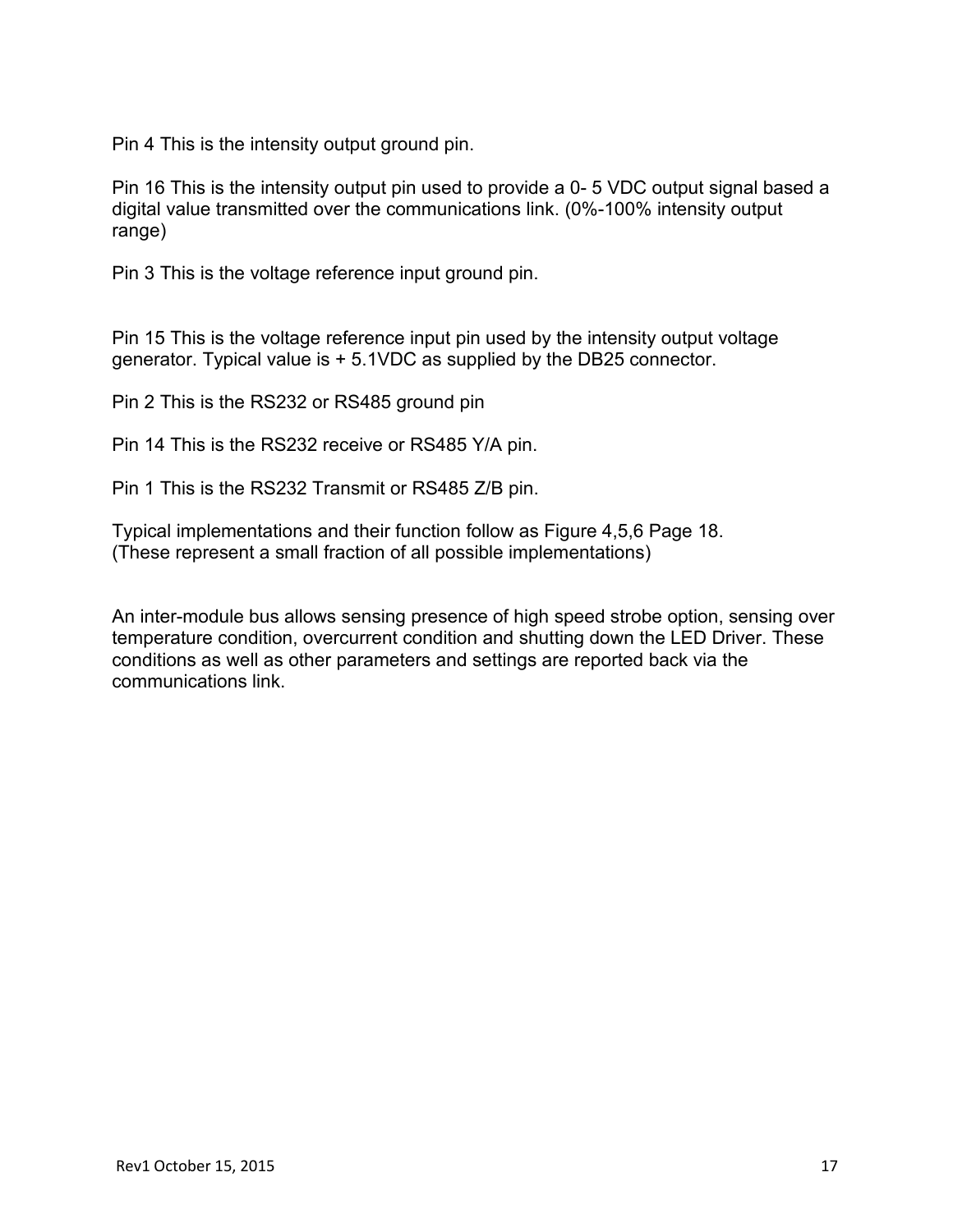

**Figure 4** Figure 5



 **Figure 6**

Note: Some RS485 modules may require reversing the Y/A, Z/B connections for proper operation.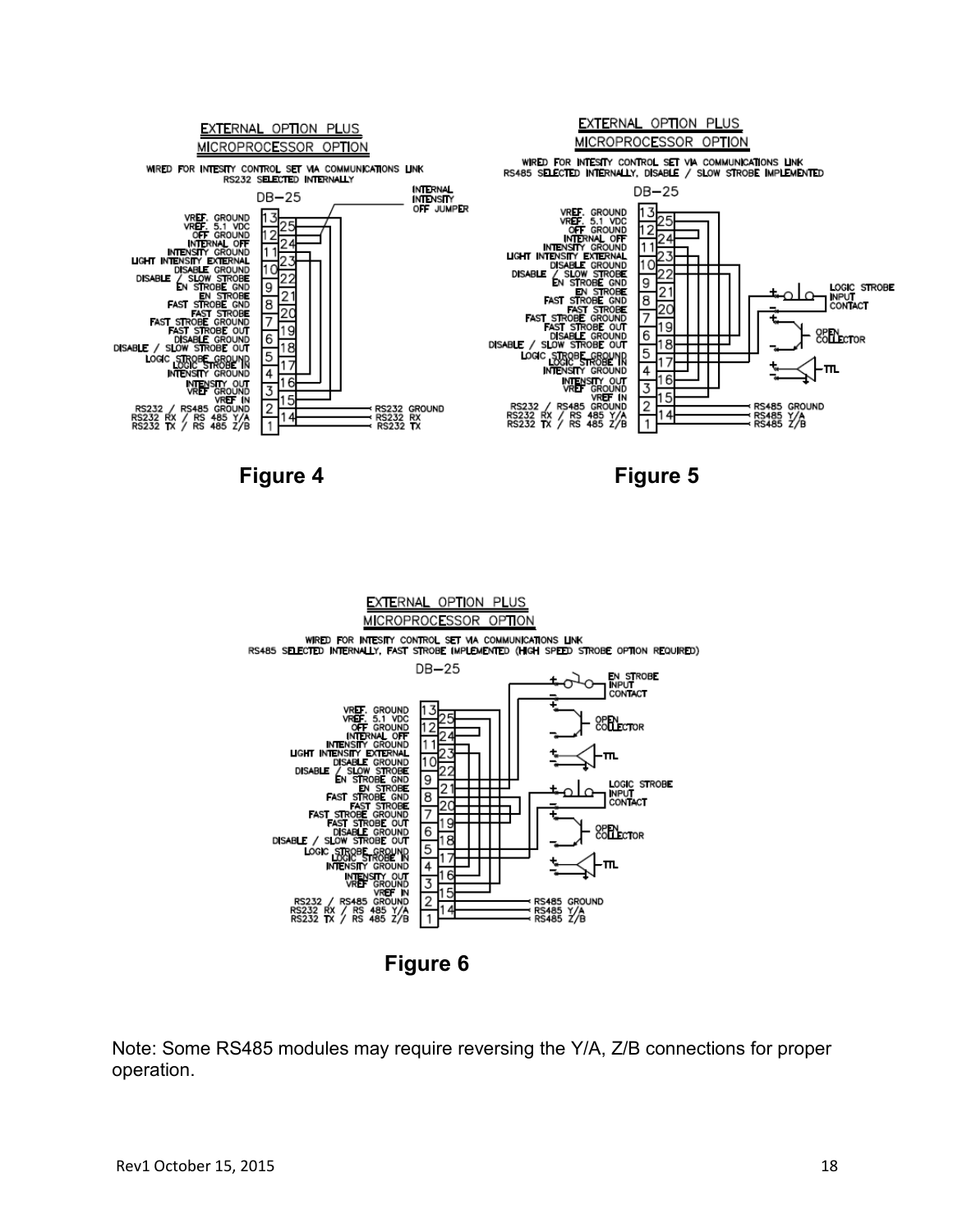## <span id="page-18-0"></span>**Programming the Microprocessor Option**

#### *Message Structure*

\ Lead in character, start of message uuu Decimal unit ID Range = 0-255 , End of decimal input marker y Lowercase single alpha command nnnn Decimal parameter Range = 0-255, 0-65536 , End of decimal input marker <CR> Carriage return, end of message

#### *Response Messages*

- uuu Decimal unit ID Range = 0-255
- y Command received
- nnnn Parameter received
- <CR><LF> Carriage return and line feed

#### *Bad Parameter*

- uuu Decimal unit ID Range = 0-255
- y Command received
- ? Parameter not valid
- <CR><LF> Carriage return and line feed

#### *Bad Command*

- uuu Decimal unit ID Range = 0-255
- ? Command not valid

<CR><LF> Carriage return and line feed

#### *Global Commands*

Unit ID 1-255 are unit specific commands, Unit ID 0 is a global command. When setting unit ID only that unit is allowed to be connected and Global ID is used. This is the case for Enable Unit ID change and Set Unit ID commands. All other commands may be used globally with all units connected. In Global mode responses are not generated.

#### *Commands*

- i Intensity followed by a value of 0-255 for intensity,  $0 =$  none,  $255 = 100\%$
- d  $DC:DC$  Converter control,  $0 = \text{Off}$ ,  $1 = \text{On}$
- r Reset, 0 = all parameters to default, 1 = Reset Status Register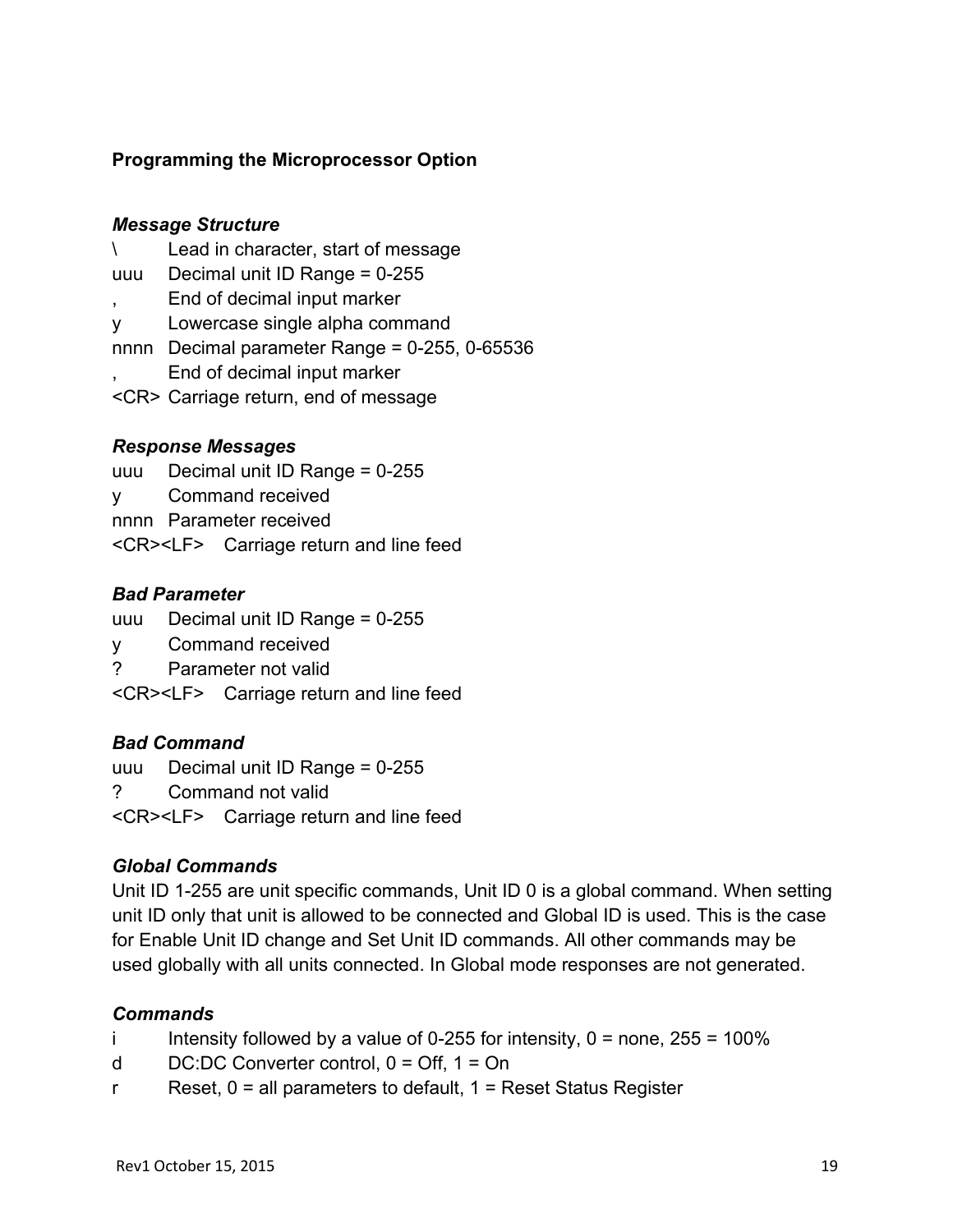- e Enable Unit ID change,  $1 =$  enable,  $0 =$  disable
- u Set Unit ID, 0-255
- o Set slow strobe pulse, 2-65535 representing milliseconds
- h Set high speed strobe pulse, 2-1000 representing microseconds
- p Immediately pulse the selected strobe for the time specified, 0 slow strobe, 1 high speed strobe
- w Write Parameters, Status and Control into EEPROM,  $0 =$  write default values,  $1 =$ write current values
- s Report Status, 0 required as a default parameter. The response message is the normal response plus an eight digit bit status byte reported in binary to indicate conditions set in the unit. The representation is shown below.

Reported in positive logic form:

- $D7 \t1 = high speed stroke module present, 0 = not present$
- D6  $1 =$  high speed strobe time enabled,  $0 =$  not enabled
- D5  $1 =$  slow speed strobe time enable,  $0 =$  not enabled
- $D4$  1 = Unit ID Change enable bit set,  $0$  = not enabled, normal
- D3 unused, set to 0)
- $D2 \t1 =$  high speed strobe timing fault (not implemented, set to 0)
- $D1 \t1 = overcurrent detected, 0 = normal$
- D0  $1 =$  over temperature detected,  $0 =$  normal

## <span id="page-19-0"></span>**"E" Ethernet Option**

This option requires the microprocessor option. The module along with the application software allows for an Ethernet based communications link. See Appendix A for configuration information for the port.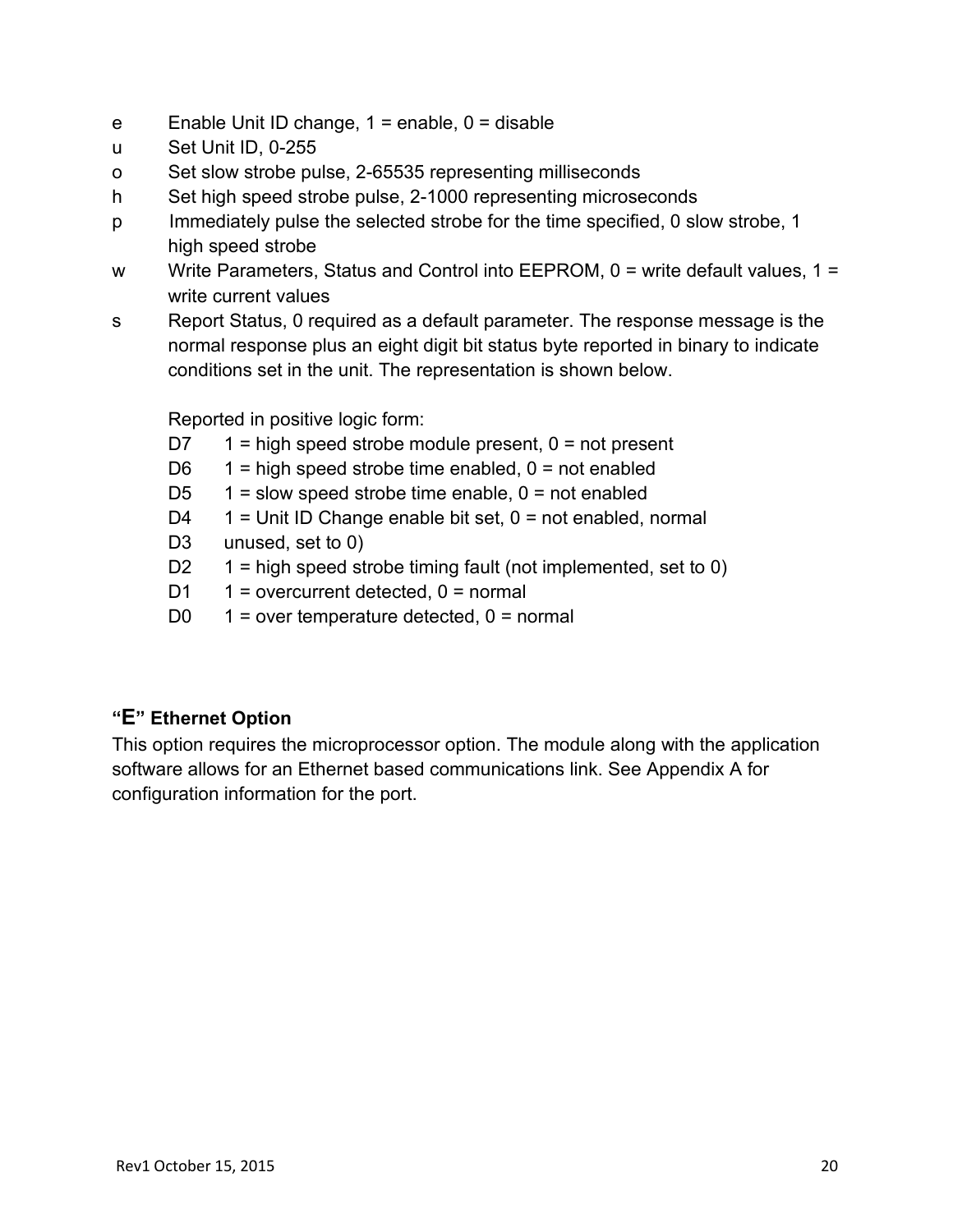## <span id="page-20-0"></span>**"S" High Speed High Current Strobe Option**

This option requires the external control option and can operate with just the base unit or with the base unit and microprocessor option. This unit provides the ability to overdrive the LED for very short time intervals in order to produce extremely high light outputs. The module can be directly enabled and strobed or it can be strobed by the microprocessor. The pinouts and functions are available on the DB25 connector of the external control option and are described in the following.

Pin 9 This is the enable strobe ground pin.

Pin 21 This is the enable strobe input pin, taking this low / ground will enable the high speed strobe for operation.

Pin 8 This is the fast strobe ground pin.

Pin 20 This is the fast strobe input pin. Taking this low / ground will initiate a fast strobe pulse, for as long as held low if the microprocessor option is not present or for the preset pulse duration if the microprocessor option is being used. The strobe discharges a capacitor to produce the intense current drive pulses. Maintaining the strobe line active longer than the available strobe times, simply discharge the capacitor and no further current is provided.

Overdrive is set at 250% of the Model Max. drive level.

The strobe frequency can be from 0 to 5000 HZ. The duration can be from 2u sec to 200 u sec. This must be constrained such that Frequency \* Duration is a number less than 0.01.

Typical wiring implementations are shown in the following as Figure 7,8 Page 22. (These represent a small fraction of all possible implementations)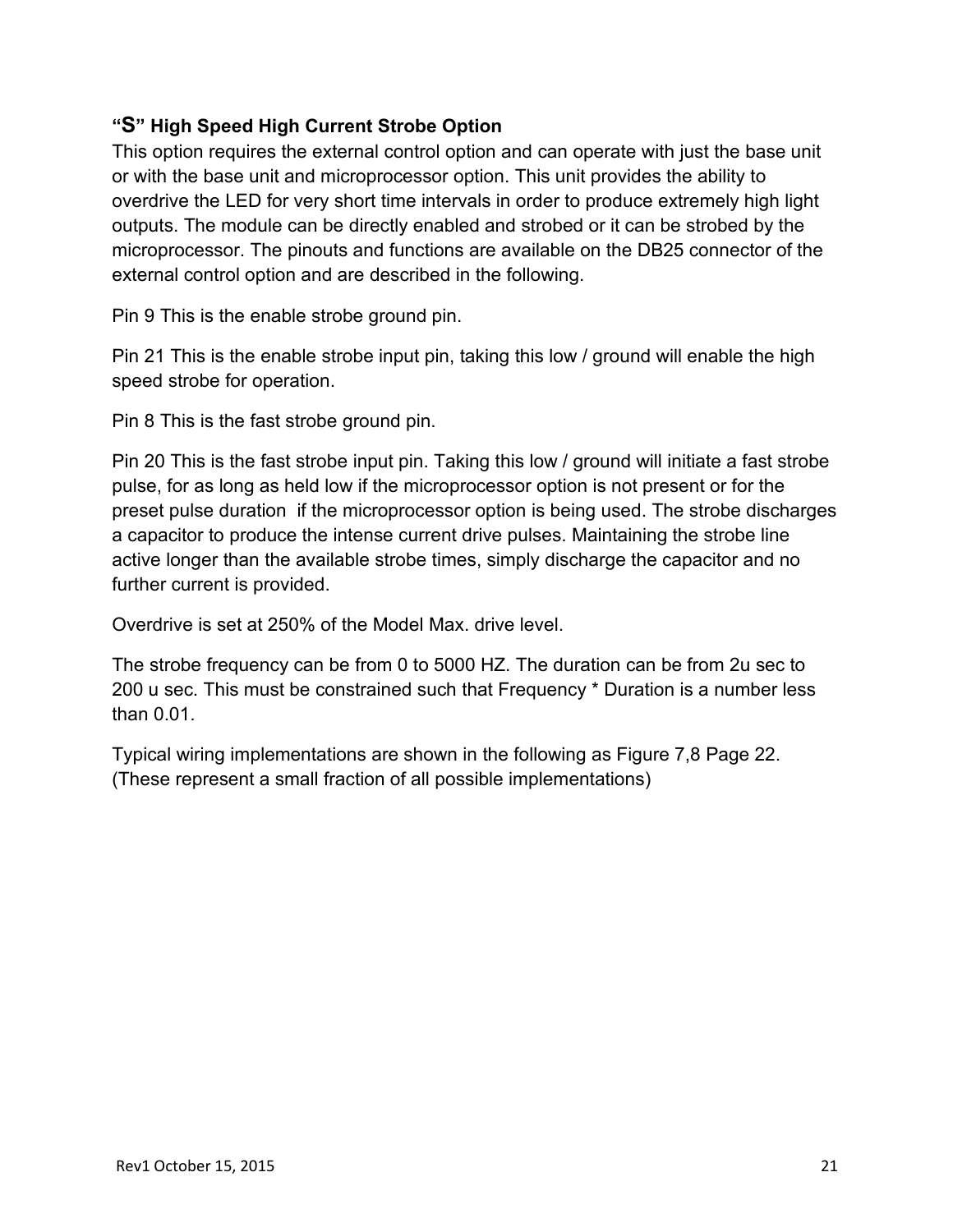





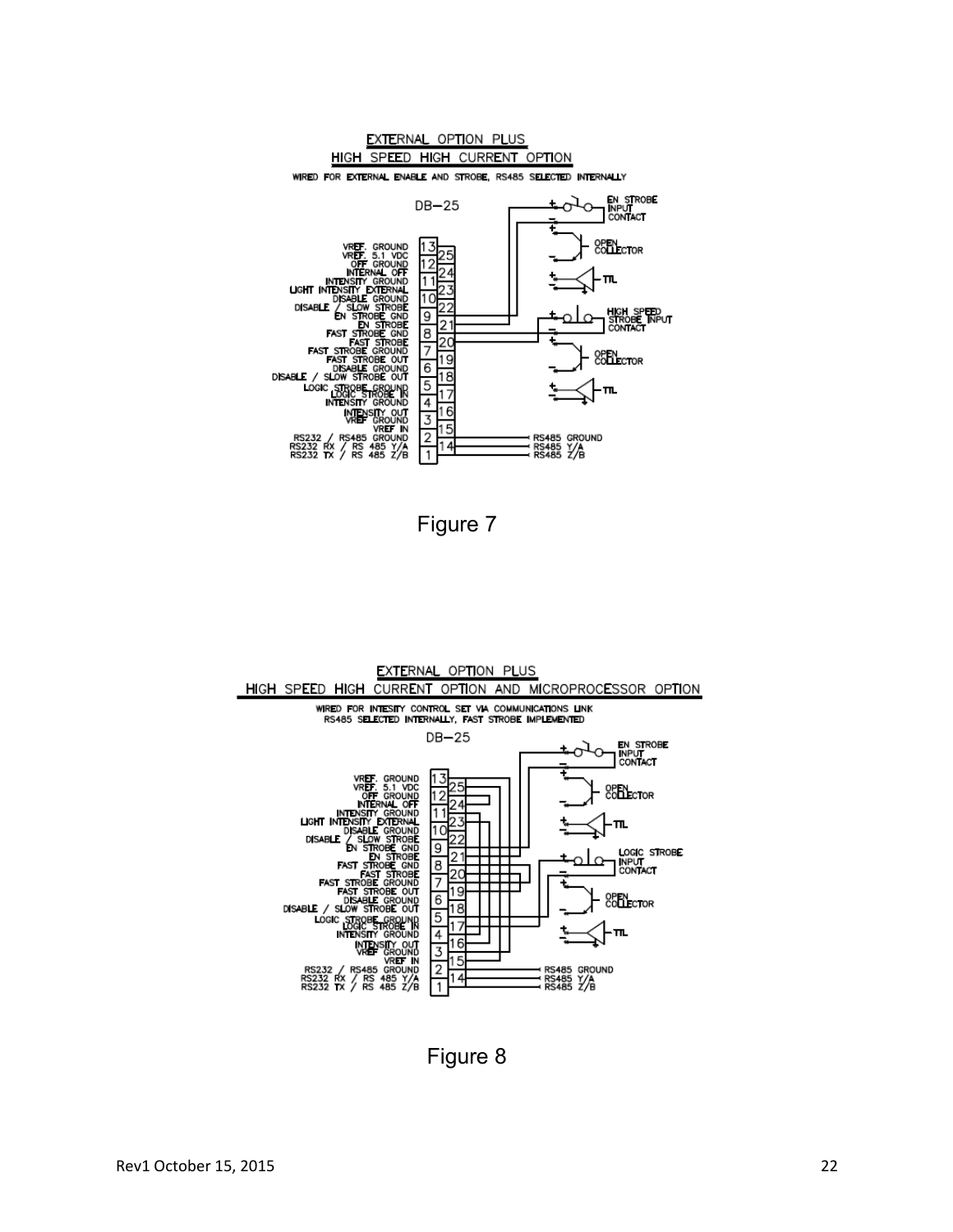#### <span id="page-22-0"></span>**"W" Counterweight Option**

This consists of a rectangular steel bar that has been powder coated with the same finish as the light source chassis. It is fastened to the bottom rear of the unit to provide additional stability in applications requiring "Goose Neck" light guides. The weight of this option is: 1.3 pounds (0.6Kg).

#### <span id="page-22-1"></span>**Customer Support**

FTI maintains support services to assist you. Please contact your representative for support. You may also contact us directly by phone, facsimile, mail or e-mail at:

> **Fiberoptics Technology, Inc 1 Quasset Road Pomfret, CT 06258 USA 800.433.5248 toll-free within US and Canada +001 860.928.0443 International Monday - Friday 8AM - 5PM EST USA +001 860.928.7665 Facsimile E-mail: info@fiberoptix.com**

<span id="page-22-2"></span>Be sure to have your part number and serial number available, as well as a complete description of the problem or situation for the quickest, most accurate assistance.

#### **Service/RMA Policy**

There are no user serviceable parts in this product. Service required for any reason must be performed by FTI or an authorized service representative All service outside warranty will be performed with purchaser's approval, and changed according to normal service charges in effect at the time.

To return any item, whether for warranty repair or chargeable servicing, an RMA number (Return Material Authorization) must be obtained from FTI. This number must be clearly visible on the shipping label. All shipping must be prepaid.

If the light source was used in a biohazard environment, you may also be asked to supply a certification stipulating the conditions of service, including a list of materials the light source may have been exposed to. This unit must be clean and decontaminated before shipment. FTI reserves the right to return any product contaminated with blood or other organic material without repair.

All units will ship prepaid using our shipping method of choice. Alternate shipping methods will be shipped freight collect.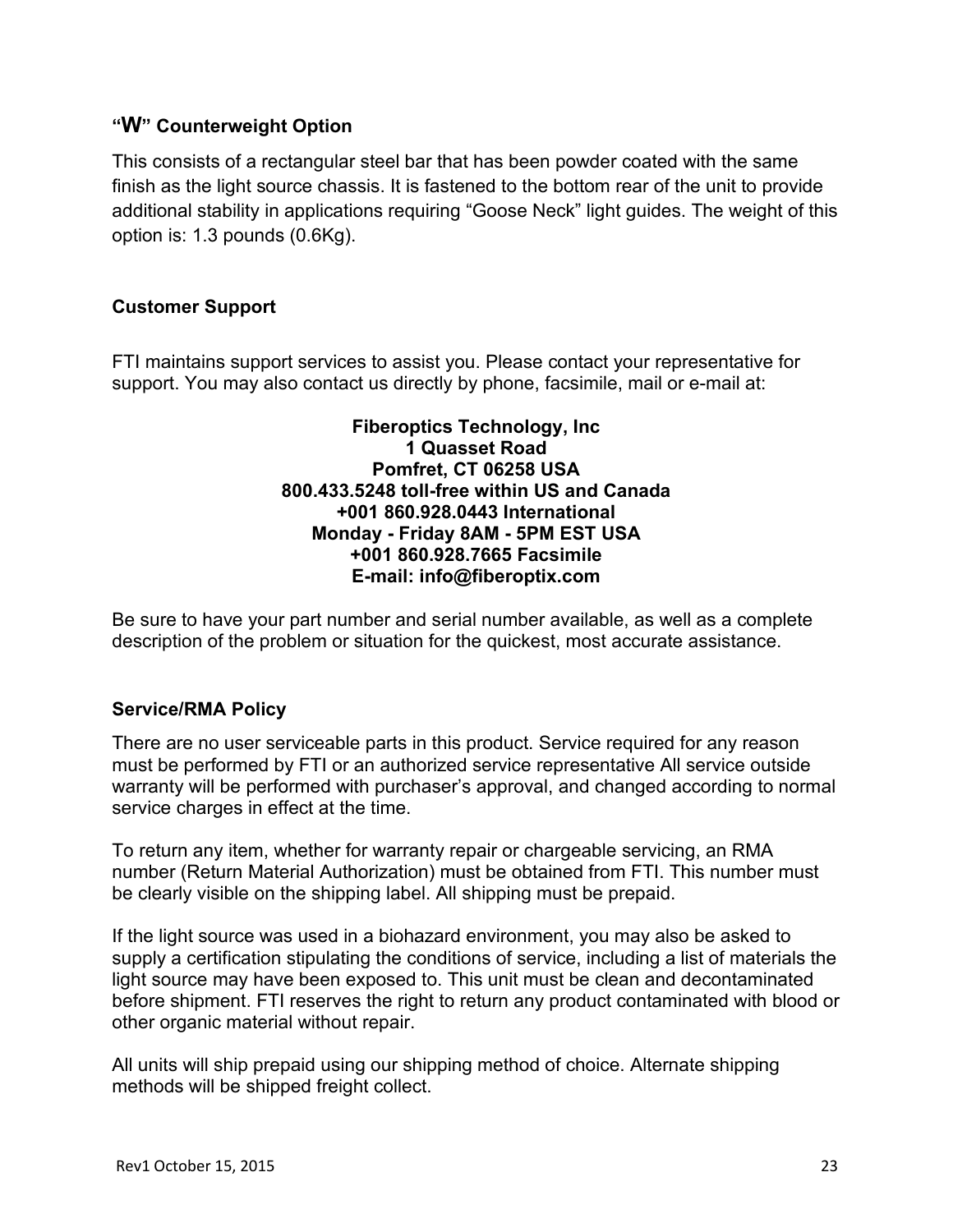#### <span id="page-23-0"></span>**Warranty**

FTI warrants its family of light sources to be free from defects in material and workmanship for a period of two years from date of shipment unless stated otherwise in a specific separate published warranty.

If any FTI product is found to have defects in material or workmanship, the purchaser should notify FTI promptly and request an RMA number. After an RMA number is assigned, purchaser my return defective products prepaid to the originating FTI facility.

FTI, at its sole discretion, will repair or replace FTI products found to be defective, and return said products, prepaid. FTI's correction of any defects, by the grant of credit, repair, or replacement, shall constitute fulfilment of all obligations and liability to the purchaser hereunder.

FTI is not responsible for damage to product caused by abuse or neglect, unauthorized installation, maintenance, use, repair, or adjustment. Any of the aforementioned actions shall make this warranty null and void and shall relieve FTI from any further responsibility hereunder.

FTI shall not be liable for an incidental, special, or consequential damage in any claim action, suit or preceding arising under this warranty or any other part of the agreement of sale between FTI and the purchaser, nor shall there be any liability hereunder for labor claims, loss of profits or good will, repairs or other expenses incidental to replacement.

The foregoing warranty is in lieu of all other representations and warranties expressed or implied, written or oral, including warranties of merchantability or fitness of the goods for a particular purpose, unless exception is offered in writing by an officer of FTI, or separate published warranty is cited for specific product groups.

The warranty is void if:

- We determine the product has been subjected to neglect or misuse or has been installed following procedures not in accordance with our instruction manual.
- Unauthorized repairs or modifications have occurred.
- The warranty seal has been broken or the serial number label has been altered

Our obligation is limited to repair or replacement, FOB Pomfret CT. We will not be held responsible for consequential damages, transportation, installation, adjustment or other expenses arising in connection with our products or parts.

This warranty is in lieu of all other statements or guaranties, written or implied by FTI or our authorized representatives.